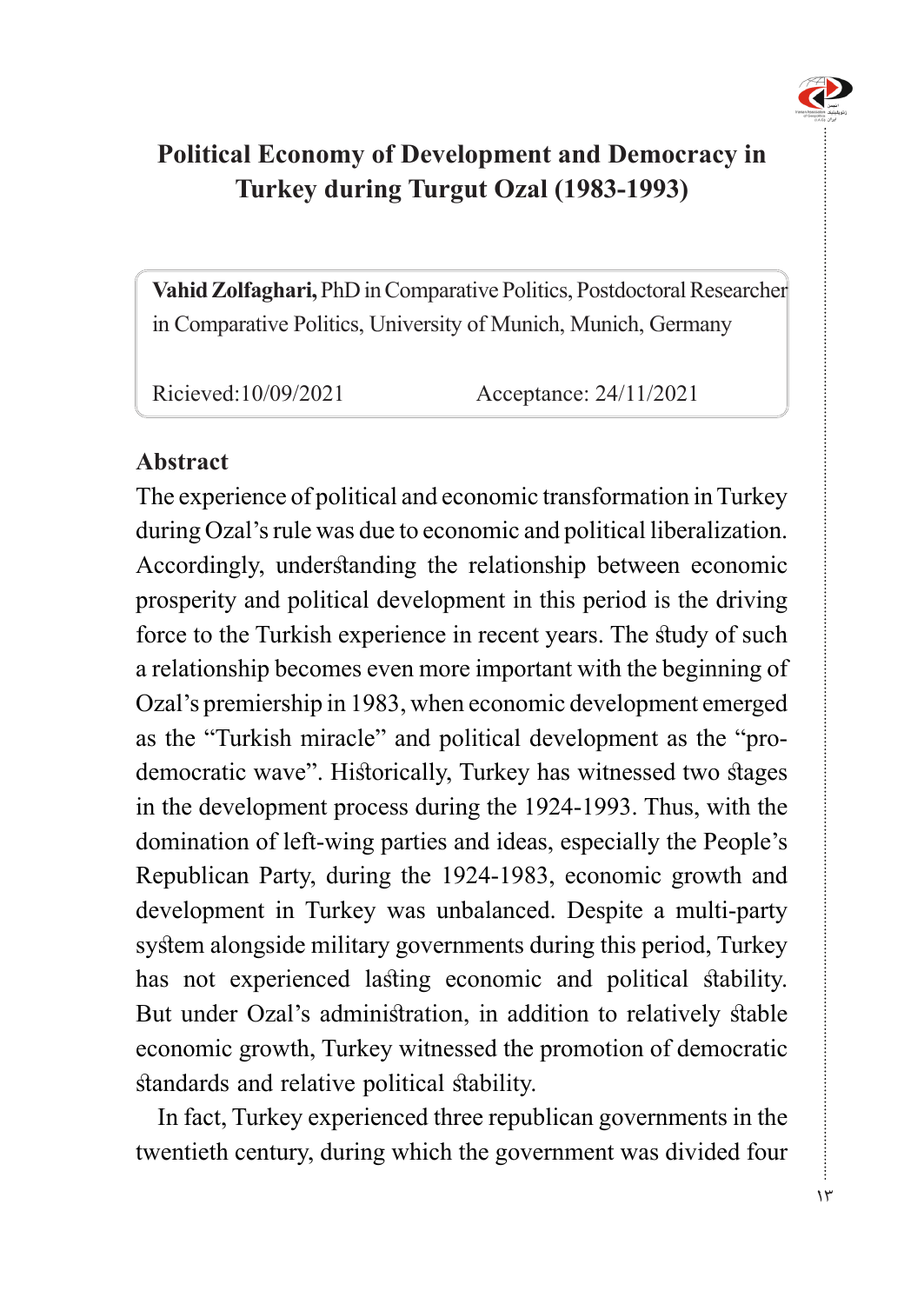

times between dictatorial systems and democracy. Thus, the rule of Generals and dictatorships (1924-1950), the quasi-democratic government (1950-1960), the rule of Generals and the military  $(1960-1983)$ , and the establishment of a democratic government  $(1983-1993)$  were the dominant political order. In parallel with this political arrangement, economic growth and development in Turkey has been also shocked. Thus, despite the independence war and the problems resulting from the collapse of the Ottoman Empire (1938-1924), the economic trend in Turkey, with the exception of the Great Depression (1930-1933), was somewhat balanced. But during the reign of Ismet Inonu (1938) until the intervention of military forces in politics (1960), Turkey has witnessed an economic catastrophe. After the return of troops to the barracks during 1963-1973, Turkey experienced relative economic growth for eleven years. However, the rise of the era of instability and terror (1980-1974) brought the Turkish economy to the brink of crisis. Finally, the rise of Ozal to power in the 1980s brought a period of economic prosperity to Turkey.

By analyzing the trend of development in Turkey during the Ozal's era, it will be clear that economic and political development was stable. In this period, Kenan Evern as president and Ozal as prime minister were the main actors in Turkish politics until 1989. But Ozal's presidency in 1989, however, coincided with the beginning of the Third Republic in Turkey. Studying Ozal's administration shows double simultaneous stages of "political-economic development with economic priority and economic pragmatism (1989-1989)" and "political-economic development with the priority of democracy and political reformism (1989-1993)". The end of seven different periods of rule, from the collapse of the Ottoman Empire and the beginning of the republic to the transition to an elected government and democracy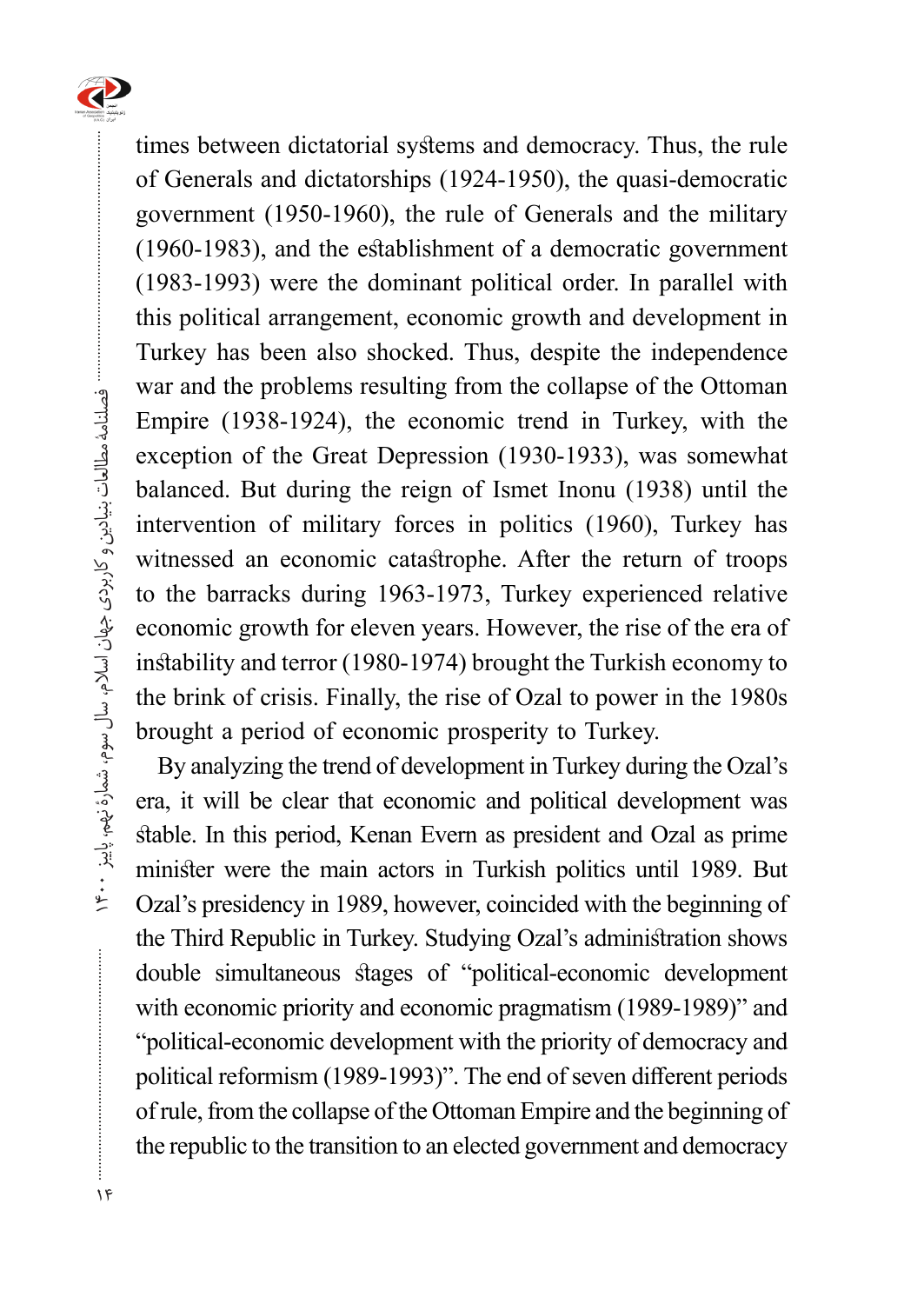

in the Ozal era, can once again reflect the relationship between economic and political growth and development. During the Ozal era, the trend of economic indicators was upward. This trend followed the implementation of strategic policies of economic stabilization, the employment of extroverted logic, and developmental foreign policy. Moreover, the Turkish economy has emerged from its precarious and fragile position and experienced stability. Furthermore, political development was accompanied with the same trend in this period. So, Not only the freedom of the media and press increased, but political parties were encouraged to operate more freely and competitively. The parliamentary system emerged from a priori dysfunction, and a growing civil society emerged as well. Hence, by paying considerable attention to the Turkish development, the main question is what is the relationship between economic prosperity and political development of Turkey during the 1983-1993?

The main idea of the current paper is that economic growth has been relied on the relative progress of the indicators of democratization and political development. Turkey's experience of economic and political development shows that economic development without democracy has been fragile and unstable. Seventy Years of development in Turkey (1993-1924) shows that although authoritarian military rule suppressed dissent and political obstruction, and elected government, despite political instability and economic crises, laid the groundwork for a relative economic rise before the reign of Turgut Ozal, But the fragility and instability of this process made it more harmful than beneficial for Turkey.

Finally, despite the short period of Ozal's rule (1993-1993) compared to previous periods, the trend of economic growth and development during the Turgut Ozal era was not only progressive and stable, but also the stability of its economic development was higher than the previous periods.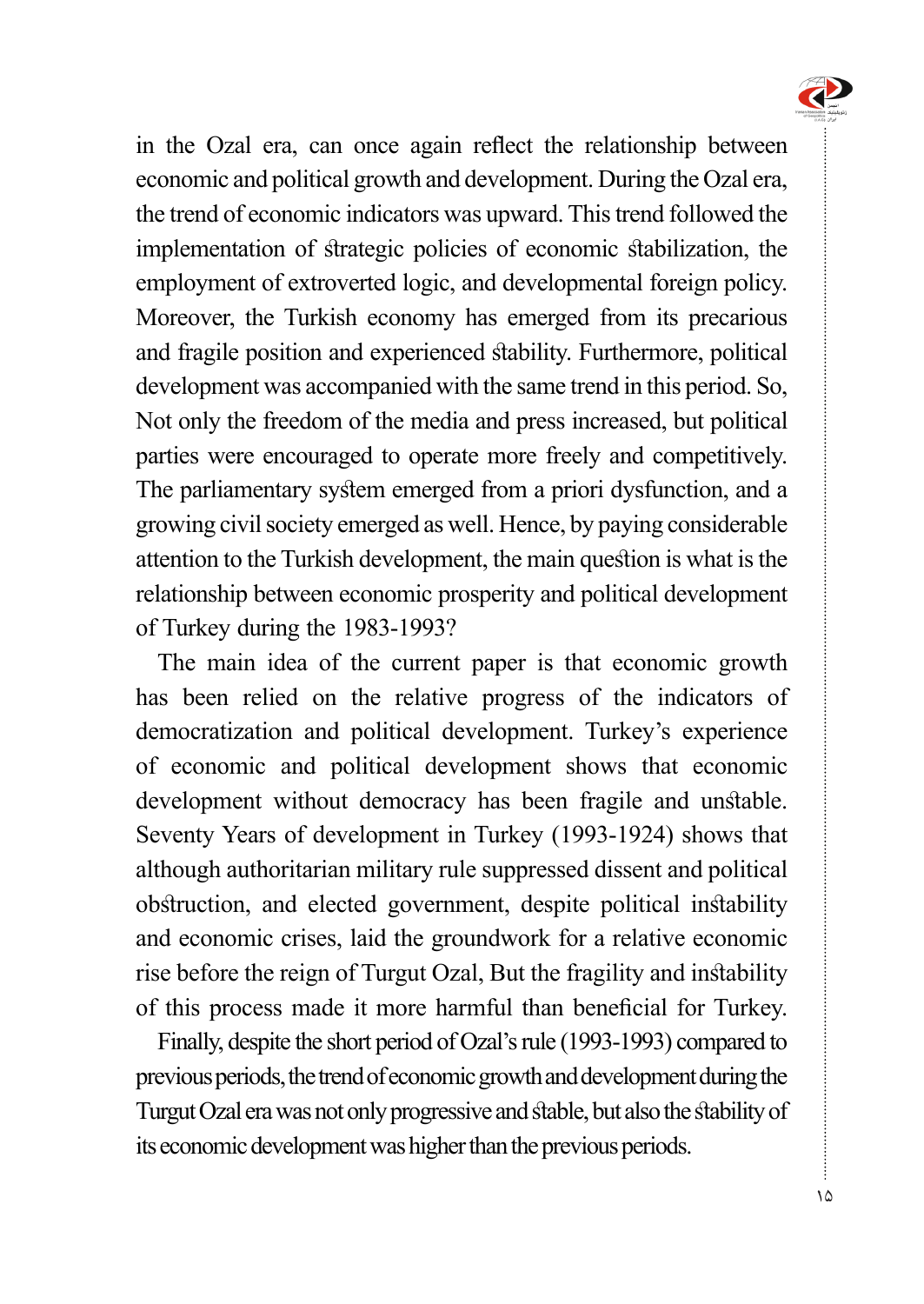

# **اقتصاد سیاسی توسعه و دموکراسی در ترکیه در دوران تورگوت اوزال )۱۹۹۳-۱۹۸۳(**

**وحید ذوالفقاری،** دکترای تخصصی سیاست تطبیقی، پژوهشگر دوره پسادکتری سیاست تطبیقی دانشگاه مونیخ، مونیخ، آلمان دریافت: ۱۴۰۰/۰۶/۱۹ پذیرش: ۱۴۰۰/۰۹/۰۳ صص: 62-89 **مقالۀ پژوهشی**

### **چکیده**

تجربـۀ چرخـش سیاسـی و اقتصـادی ترکیـه در دوران زمامـداری اوزال، براینـدی از آزادسـازی اقتصـادی و سیاسـی بـود. برگرفتـه از ایـن تحـول، فهـم نسـبت توسـعۀ اقتصـادی و توسـعۀ سیاسـی در ایـن دوره، پیشـران درک تجربـۀ ترکیـه در سـالهای اخیـر اسـت. مطالعـۀ چنیـن نسـبتی بـا آغـاز نخسـتوزیری اوزال در سـال ۱۹۸۳ اهمیـت بیشـتری مییابـد کـه توسـعۀ اقتصــادی بهعنــوان »معجــزۀ ترکــی« و توســعۀ سیاســی بهعنــوان »دموکراســیخواهی« ظهـور یافـت. رونـد توسـعۀ ترکیـه در شـش دهـۀ حکمرانـی نظامیـان و غیرنظامیـان از زمـان تکویـن جمهـوری در سـال ۱۹۲۴ تـا اوایـل دهـۀ 1980 بـه همـراه رشـد و توسـعۀ بهنسـبت پایـدار در دوران اوزال، نسـبت میـان توسـعۀ اقتصـادی و سیاسـی در ایـن زمـان را دوچنـدان نیازمنــد تحلیــل میکنــد. از ایــنرو، ایــن پرســش مطــرح میشــود کــه چــه نســبتی بیــن رشــد و توســعۀ اقتصــادی و توســعۀ سیاســی ترکیــه در ســالهای ۱۹۸۳ تــا ۱۹۹۳ وجــود دارد؟ ایــدۀ اصلــی مقالــه ایــن اســت کــه عملگرایــی اقتصــادی، سیاســت درهــای بــاز و اسـتخدام سیاسـت خارجـی توسـعهگرا و اصالحگرایـی سیاسـی و تشـویق فرهنـگ سیاسـی مشـارکتی، سـبب اجـرای آییـن نوعثمانیگـرای اوزالیسـتی و احیـای موقعیـت )فرا(منطقـهای ترکیــه شــد. بنابــر یافتــۀ پژوهــش، شــکنندگی توســعۀ اقتصــادی بــدون توســعۀ سیاســی در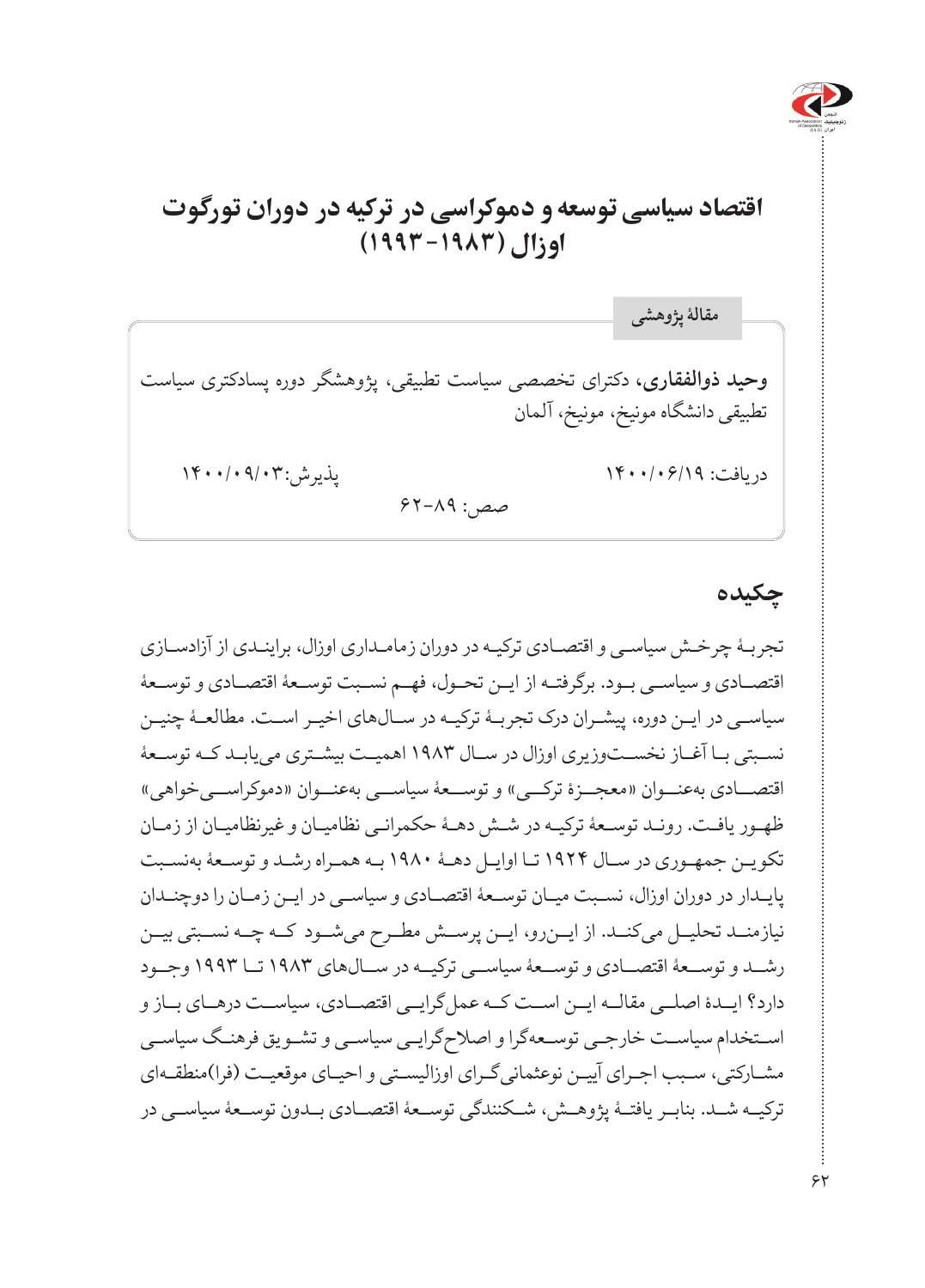

جمهــوری اول و دوم و ناپایــداری توســعۀ سیاســی بــدون توســعۀ اقتصــادی نشــان میدهــد کـه تنهـا بـا برقـراری تـوازن نسـبی توسـعهای بیـن اقتصـاد و سیاسـت، ترکیـه شـاهد رشـد و ثبــات پایــدار در دوران اوزال بــود. **کلیدواژهها:** ترکیه، تورگوت اوزال، توسعۀ سیاسی، حکومت انتخابی، عملگرایی اقتصادی.

#### **مقدمه**

ترکیــه ماننــد کشــوری در حــال رشــد و توســعۀ اقتصــادی و سیاســی در دوران زمامــداری تورگــوت اوزال، شناســهها و ویژگیهایــی دارد کــه آن را قابــل تأمــل و بررســی میکنــد. از دیـدگاه داخلـی، ترکیـه در سـالهای ۱۹۸۳ تـا ،۱۹۹۳ کشـوری بـا جمعیـت 50 میلیونـی و درآمـد سـرانۀ بیـش از 4 هـزار دالری، دارای همگرایـی و یکپارچگـی فرهنگـی و بـازار داخلـی بهنسـبت گسـترده و صادرکننـدۀ محصـوالت کشـاورزی، صنعتـی و خدماتـی بـود. این کشـور از دیـدگاه منطقـهای بهعنـوان شـاهراه ارتباطـی بیـن اروپـا، آسـیا و آفریقـا، همچنیـن محـل تالقـی تمـدن غـرب و شـرق و دارای رانتهـای ژئوپلیتیکـی و اسـتراتژیکی بـود کـه ضمـن تأمیــن منافــع سیاســی و نظامــی ترکیــه، آن را بــه عضویــت پیمانهــای مختلــف منطقــهای درآورد. از منظــر بینالمللــی، ترکیــه پنجمیــن کشــور پرجمعیــت عضــو ســازمان همــکاری و توسـعۀ اقتصـادي،' بـا داشـتن مقـام هفدهـم از بيـن كشـورهاي عضـو سـازمان همـكاري و توســعۀ اقتصــادی، بهعنــوان یکــی از قدرتهــای اقتصــادی در حــال ظهــور بینالمللــی جلــوه کــرد. از زمــان فروپاشــی امپراتــوری عثمانــی تــا قدرتیابــی اوزال )۱۹۸۳-۱۹۲۴(، ترکیـه رونـد رشـد و توسـعۀ پرنوسـانی را پشتسـر گذاشـت. بـا تغییـر نـوع رژیـم سیاسـی از امپراتـوری بـه جمهـوری تـا ظهـور اوزال، پشـتوانۀ اقتصـادی و الگـوی اصلـی صنعتـی ترکیـه مبتنـی بـر منطـق جایگزینـی واردات بـود. ناکامـی ایـن منطـق اقتصـادی سـبب شـد توسـعه و صنعتیشــدن ترکیــه بهویــژه در عصــر پســاجنگ دوم جهانــی آغــاز شــود. بــا وجــود ایـن، تســلط اندیشــههای اقتصــادی چــپ در ترکیــه تــا دهــۀ ۱۹۸۰ مانــع اصلــی رشــد و توســعۀ متناســب بــا ظرفیــت ترکیــه بــود. امــا الگوگیــری از منطــق عملگرایــی اقتصــادی در دهــۀ ،۱۹۸۰ رشـد و توسـعۀ اقتصـادی را بـرای ترکیـه بـه ارمغـان آورد.

از دیـدگاه روندپژوهـی، ترکیـه در سـالهای ۱۹۲۴ تـا ۱۹۹۳ دو مرحلـه در فراینـد توسـعه را گذرانــده اســت. بــه ایــن صــورت کــه بــا ســلطۀ احــزاب و اندیشــههای چــپ بهویــژه

<sup>1.</sup> Organization for Economic Co-operation and Development (OECD)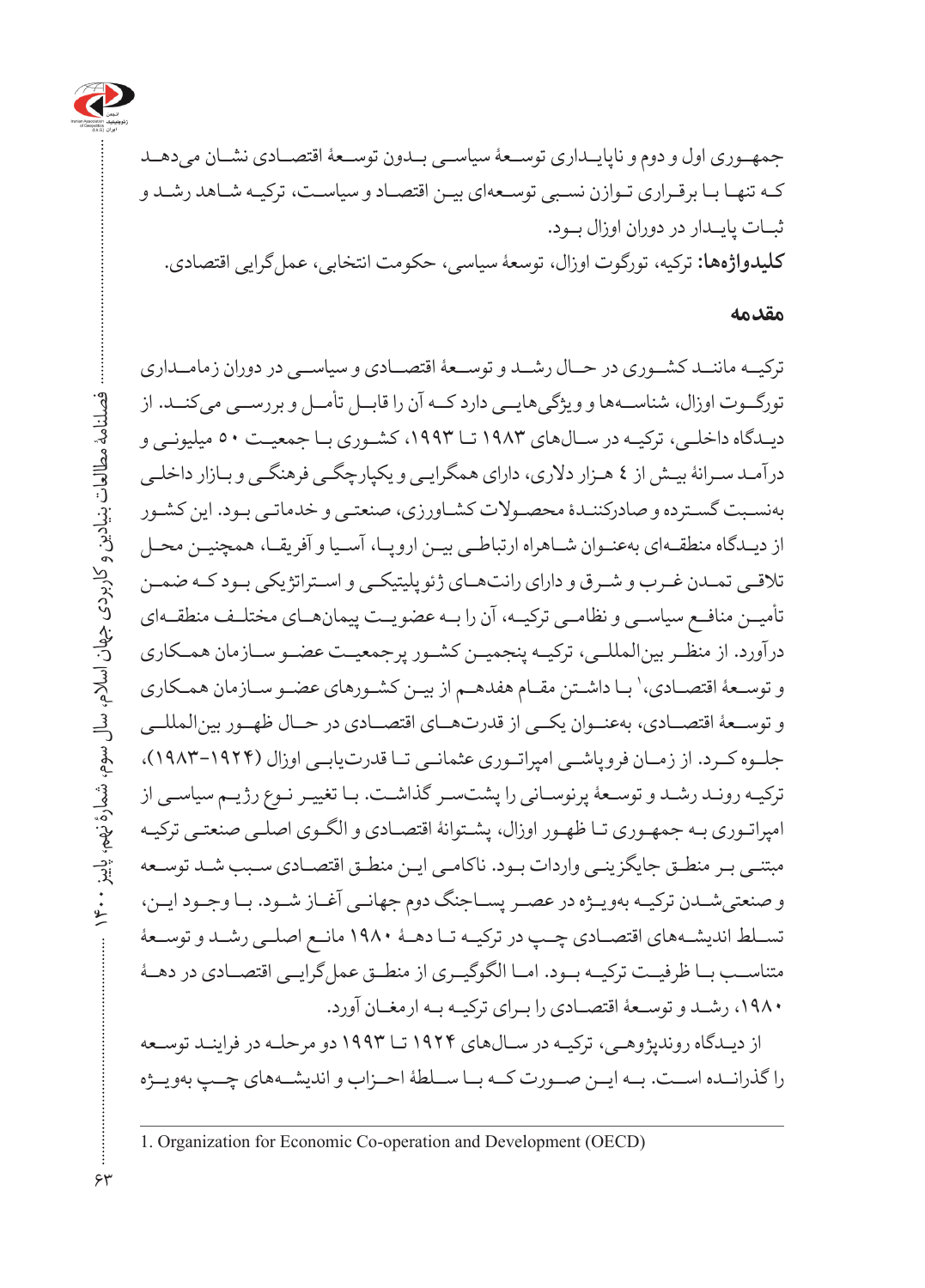

حــزب جمهوریخــواه خلــق در ســالهای ۱۹۲۴ تــا ،۱۹۸۳ توســعۀ اقتصــادی در ترکیــه نامـوزون بـود. بـا وجـود نظـام چندحزبـی در کنـار دولتهـای نظامـی در ایـن دوره، ترکیـه ثبـات اقتصـادی و سیاسـی پایـداری نداشـت. امـا در دوران زمـامداری اوزال، عـاوه بـر رشـد اقتصــادی بهنســبت پایــدار، ترکیــه شــاهد ارتقــای آموزههــای دموکراتیــک و ثبــات سیاســی نسـبي بـود. در خوانشـي دقيقتـر، تركيـه سـه حكومـت جمهـوري' را در قـرن بيسـتم تجربـه کــرد کــه در ایــن دوران، حکومــت چهــار بــار بیــن نظامهــای دیکتاتــوری و دموکراســی دستبهدسـت شـد. بـه ایـن ترتیـب کـه حکومـت ژنرالهـا و دیکتاتـوری )۱۹۵۰-۱۹۲۴(، حکومــت شــبهدموکراتیک )۱۹۶۰-۱۹۵۰(، حکومــت ژنرالهــا و نظامیــان )۱۹۸۳-۱۹۶۰( و عصـر اسـتقرار حکومـت دموکراتیـک )۱۹۹۳-۱۹۸۳(، نظـام سیاسـی غالـب بـر ترکیـه بود. بــه مــوازات اینگونــه چینــش سیاســی، توســعۀ اقتصــادی در ترکیــه هــم دســتخوش تالطــم شـد. بـه ایـن شـکل کـه بـا وجـود جنـگ اسـتقاللخواهی و مشـکالت حاصـل از فروپاشـی امپراتـوری عثمانـی )۱۹۳۸-۱۹۲۴(، رونـد اقتصـادی ترکیـه بـه اسـتثنای دوران رکـود بـزرگ )۱۹۳۳-۱۹۳۰( تـا حـدودی متـوازن بـود. امـا دوران زمـامداری عصمـت اینونـو )۱۹۳۸( تـا مداخلــۀ نظامیــان در سیاســت )۱۹۶۰(، ترکیــه شــاهد فاجعــۀ اقتصــادی بــود. بــا بازگشــت نظامیــان بــه پادگانهــا در ســالهای ۱۹۶۲ تــا ،۱۹۷۳ ترکیــه بــه مــدت یــازده ســال رشــد اقتصــادی نســبی داشــت. حــال آنکــه ظهــور عصــر بیثباتــی و تــرور )۱۹۸۰-۱۹۷۴(، اقتصــاد ترکیــه را بــه بحــران کشــاند. ســرانجام قدرتیابــی اوزال در دهــۀ ،۱۹۸۰ دورانــی از شـکوفایی و رونـق اقتصـادی را بـرای ترکیـه بـه همـراه آورد.

بــا بررســی رونــد توســعهگرایی ترکیــه در عصــر اوزال، آشــکار میشــود کــه توســعۀ اقتصـادی و سیاسـی رونـد پایـداری داشـت. در دوران زمامـداری اوزال، کنـان اورن<sup>۲</sup> بهعنـوان رئیسجمهــور و اوزال بهعنــوان نخســتوزیر تــا ســال ۱۹۸۹ بازیگــران اصلــی سیاســت بودنــد. بهدســتآوردن پســت ریاســتجمهوری توســط اوزال در ســال ،۱۹۸۹ همزمــان بــا آغـاز جمهـوری سـوم در ترکیـه بـود. دقـت نظـر در دوران اوزال، نشـانهای از تجربـۀ دو دوره توســعۀ سیاســیاقتصادی بــا اولویــت اقتصــاد و عملگرایــی اقتصــادی )۱۹۸۹-۱۹۸۳( و توســعۀ سیاســیاقتصادی بــا اولویــت دموکراســی و اصالحگرایــی سیاســی )۱۹۹۳-۱۹۸۹( دارد.

پایــان هفــت دورۀ حکمرانــی مختلــف از زمــان فروپاشــی امپراتــوری عثمانــی و آغــاز .1 جمهوری اول )۱۹۶۰-۱۹۲۴(، جمهوری دوم )۱۹۸۹-۱۹۶۰(، جمهوری سوم )۱۹۸۰ تا به امروز(. 2. Kenan Evern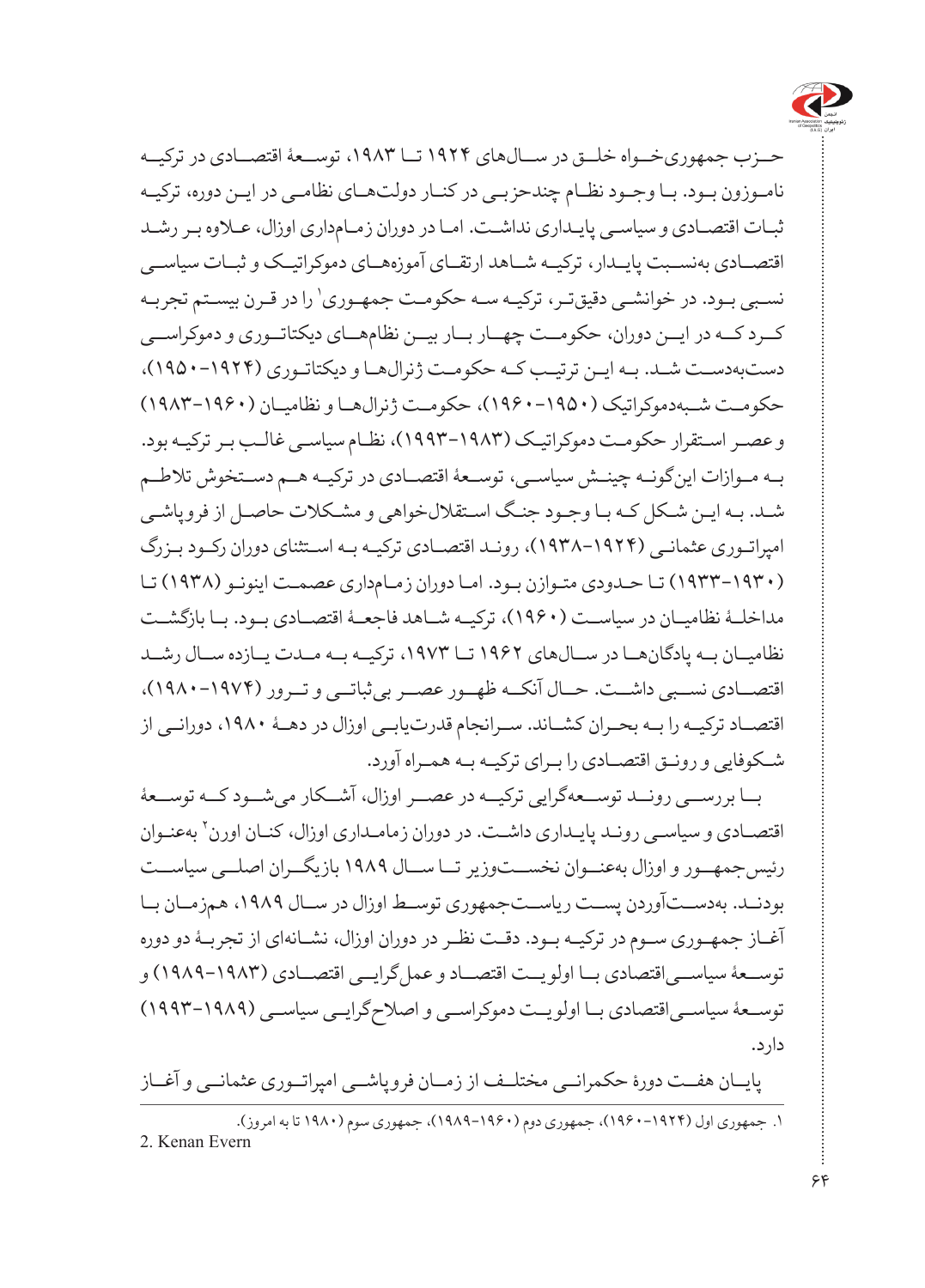

جمهــوری تــا گــذار بــه حکومــت انتخابــی و دموکراســی در عصــر اوزال، بــار دیگــر نســبت میــان توســعۀ اقتصــادی و سیاســی را تأملبرانگیــز میکنــد. در دوران اوزال، رونــد شــاخص های اقتصــادی صعــودی بــود. ایــن ســیر صعــودی در پــی کاربســت سیاســتهای راهبــردی تثبیــت اقتصــادی، اســتخدام منطــق برونگرایــی و سیاســتخارجی توســعهگرا روی داد (8-9 2011: ,Altman & Steckler(. اقتصــاد ترکیــه از وضعیــت ناپایــدار و شـکنندۀ پیشـینی خـارج شـد و مسـیر پایـداری را تجربـه کـرد. توسـعۀ سیاسـی هـم در ایـن دوران بــا رشــد مناســبی همــراه شــد؛ بهگونــهای کــه نهتنهــا آزادی رســانهها و مطبوعــات افزایـش یافـت، بلکـه احـزاب سیاسـی بـه فعالیـت آزادانهتـر و رقابتـی تشـویق شـدند. نظـام پارلمانــی هــم از کجکارکــردی پیشــین درآمــد و جامعــۀ مدنــی بالنــدهای ظهــور کــرد.

بـا تأمـل در رونـد رشـد و توسـعۀ ترکیـه، ایـن پرسـشها مطـرح اسـت کـه چـه نسـبتی بیــن توســعۀ اقتصــادی و توســعۀ سیاســی ایــن کشــور در ســالهای ۱۹۸۳ تــا ۱۹۹۳ وجــود دارد؟ بــه بیانــی، پایــداری و شــکنندگی رشــد و توســعۀ اقتصــادی در نسبتســنجی بـا سـطح توسـعۀ سیاسـی چگونـه اسـت؟ آیـا در ترکیـۀ دوران اوزال، رشـد اقتصـادی بـدون توسـعۀ سیاسـی نشـانۀ ثبـات اسـت یـا برعکـس، همزمانـی و همافزایـی توسـعۀ سیاسـی و اقتصـادی بیانگـر بالندگـی و پایـداری اقتصـاد سیاسـی توسـعه و دموکراسـی اسـت؟ در پاسـخ ایــن پرســش۵ما ایــن فرضیــه مطــرح میشــود کــه در ایــن دوره، بهبــود و پایــداری توســعۀ اقتصــادی، بـه پیشــرفت نسـبی شــاخص های دموکراتیکســازی و توســعۀ سیاســی مشــروط بــوده اســت. بــرای آزدمــون فرضیــه، از روش همســنجی و مقایســه بهــره میبریــم؛ بدیــن معنـا کـه چگونگـی دو متغیـر توسـعۀ اقتصـادی و توسـعۀ سیاسـی، در قالـب سـنجش افزایـش و کاهــش ایــن دو را بــا یکدیگــر مقایســه میکنیــم تــا نشــان دهیــم کــه چگونــه ناموزونــی و نامتناســببودن یکــی بــا دیگــری، ناپایــداری و شــکنندگی طــرف دیگــر را در پــی داشــته اسـت.

**.3 ادبیات پژوهش**

فهـم و تحلیـل وضعیـت ترکیـه در قـرن بیسـتم بهویـژه دوران تورگـوت اوزال نیازمنـد توجـه بـه وجـوه مختلـف اقتصـادی، سیاسـی و اجتماعـی اسـت. بـا توجـه بـه اینکـه از زمـان آغـاز . . . . .<br>جمهــوری در ســال ۱۹۲۴ تــا عصــر پیشــااوزالی، اقتصــاد و سیاســت ترکیــه اُفتـوخیزهــای بسـیاری داشـت، ثبـات نسـبی ایـن کشـور در دوران تورگـوت اوزال، دوچنـدان نیازمنـد تحلیـل اسـت. در تبییـن ایـن وضعیـت، برخـی مطالعـات بـا رویکـرد اقتصـادی، بـر ایـن گـزاره تأکیـد

 فصلنامۀ مطالعات بنیادین و کاربردی جهان اسالم، سال سوم، شمارۀ نهم، پاییز 1400 فصلنامهٔ مطالعات بنیادین و کاربردی جهان اسلام، سال سوم، شمارهٔ نهم، پاییز ينو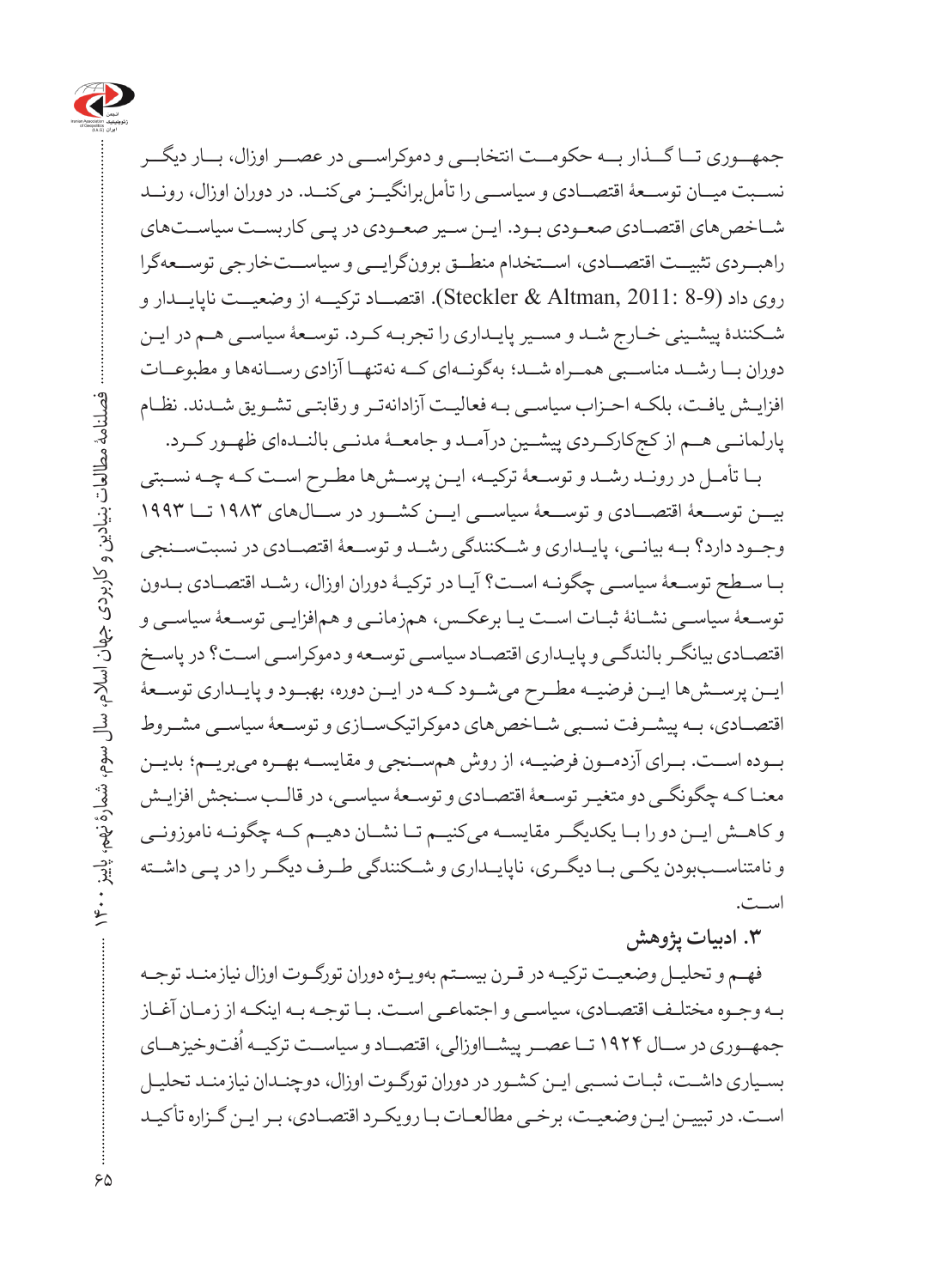

دارنــد کــه توســعۀ نســبی ترکیــه در دوران اوزال زاییــدۀ توســعۀ اقتصــادی حــدود ۱۰ درصــدی اســت کــه بســتر آمــادهای بــرای ثبــات سیاســی ایــن کشــور بــه وجــود آورده اســت ,Oniz( (173-178 2011: ,Atli; 115-118 .2004: بنابــر ایــن دســته مطالعــات، برنامههــای عملگرایانــۀ اقتصــادی اوزال بهویــژه توســعۀ صادراتمحــور، خصوصیســازی، اقتصــاد بــازاری، تــاش بــرای پیونــد تجــاری بــا کشــورهای پیشــرفته و بازاندیشــی در سیاســتهای توسـعهای، بـا خارجکـرن ترکیـه از رکـود بـرای ترکیـه رشـد اقتصـادی بـه ارمغـان آورده اسـت. در مقابـل، گـروه دیگـری از مطالعـات بـا تأکیـد بـر رهیافـت سیاسـی، بـر ایـن گـزاره اسـتوارند کـه تشـویق جامعـه بـه مشـارکت سیاسـی، بسترسـازی بـرای رشـد سیاسـت حزبـی، برگـزاری انتخابـات شـبهرقابتی و توسـل بـه آموزههـای دموکراتیـک، ضمـن آنکـه بسـتری بـرای توسـعۀ سیاســی بــه وجــود آورد، انگیــزهای بــرای تولیدکننــدگان داخلــی و ســرمایهگذاران خارجــی بــرای ســرمایهگذاری در اقتصــاد ترکیــه ایجــاد کــرد (40-78 2013: ,Ozbudun(.

در ایــن مقالــه بــا رویکــردی همافزایانــه، بــاور داریــم کــه ثبــات ترکیــه در دوران اوزال، نتیجــۀ رشــد اقتصــادی و توســعۀ سیاســی نســبی اســت. نــوآوری مــا در ایــن پژوهــش در مقایسـه بـا ادبیـات موجـود هـم، همیـن نسبتسـنجی دو عرصـۀ توسـعه بـا تحلیـل تاریخـی اسـت. بـه ایـن صـورت کـه بررسـی نسـبت دو حـوزۀ سیاسـی و اقتصـادی در مـورد ترکیـه در دوران اوزال، نشـان میدهـد کـه تقویـت یـا تضعیـف یـک حـوزه، تأثیـر مشـابهی بـر حـوزۀ دیگـر برجـای گذاشـت.

## **چارچوب نظری**

گســترۀ معنایــی توســعه و کثــرت مفهومــی آن ســبب میشــود تــا در شــمار مفاهیــم چندوجهــی و مناقشــهبرانگیز قــرار بگیــرد. از ایــنرو، در حالــی کــه نظریهپــردازان دولــت توســعهگرا، حضــور دولــت قدرتمنــد و بــا قــدرت اجرایــی قــوی را بهمثابــۀ پیششــرط گـذار بـه توسـعه میداننـد، حامیـان ایـدۀ حکمرانـی خـوب بـر ضـرورت بهبـود کیفیـت حکومــتورزی و تقویــت اعتمــاد میــان ملتدولــت تأ کیــد میکننــد. بــا وجــود تفســیرها و روایتهــای بســیار، توســعه بهمثابــۀ اصلیتریــن هــدف زیســتی جوامــع شــناخته میشـود. در ایـن پیونـد، عـدهای بـا تأ کیـد بـر توسـعۀ اقتصـادی، دولـت را بازیگـر اصلـی در ایــن مســیر میپندارنــد (369-370 1994: ,Leftwich (و عــدهای هــم بــر حضــور نیروهــای مختلــف اجتماعــی و کاربــرد خِــرَد جمعــی در مســیر توســعهگرایی تأکیــد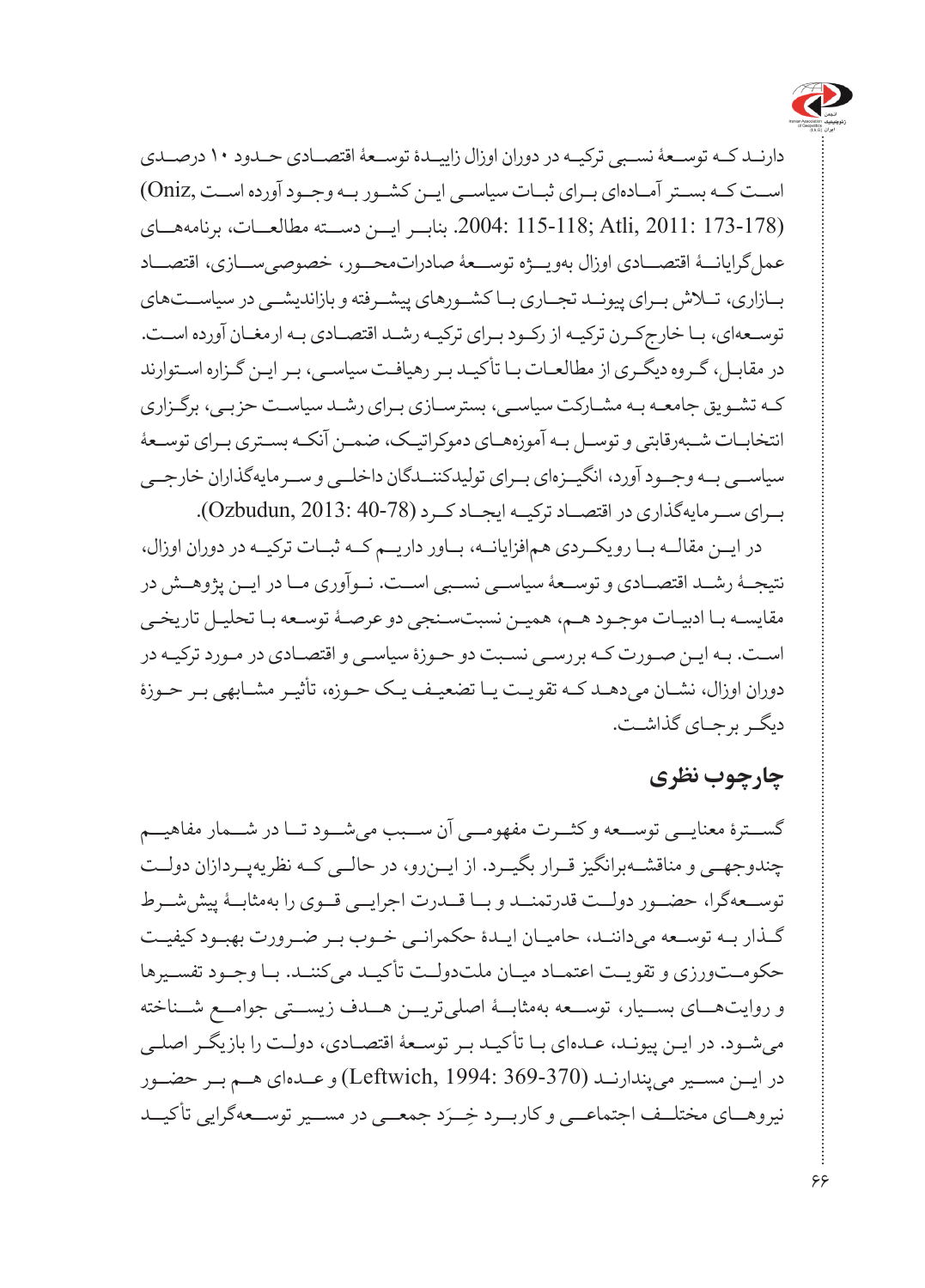

میکننــد (23-33 2005: ,Chambers(. بــا درنــگ در ایــن دو رهیافــت کالن دربــارۀ توسـعه، مشـخص میشـود کـه فهـم وضعیـت توسـعۀ جوامـع مختلـف، نیازمنـد شـناخت سیاســتگذاران اصلــی برنامههــای توســعه اســت. بــه بیانــی، صاحبــان اصلــی قــدرت کیســتند و ابزارهــای کاربســت قــدرت در دســتان چــه کســانی اســت؟ در پاســخ بــه ایــن پرسـش، عـدهای بـا خوانشـی نخبهگـرا، نخبـگان و گـروه کوچکـی از بازیگـران را کارگردانـان اصلـی برنامههـای توسـعه میداننـد، عـدهای هـم بـا تفسـیر مارکسیسـتی، مالـکان ابزارهـای تولیــدی را صاحبــان اصلــی قــدرت میشناســند. در ایــن میــان، برخــی هــم بــا تفســیری روزآمدتــر، بــر ایــن باورنــد کــه قــدرت سیاســتگذاری و تدویــن برنامههــای توســعه فقــط در انحصـار اقلیـت خاصـی نیسـت، بلکـه گروههـای رقیـب و نیروهـای اجتماعـی نوظهـور هــم در ایــن صحنــه نقــش دارنــد (44-42 Chhotray and Stoker, 2009:

بــا دقــت در شناســههای دو گفتمــان »دولتهــای توســعهگرا« و »حکمرانــی خــوب« پیداســت کــه آموزههــای توســعهای آنهــا نهتنهــا هیــچ تضــادی بــا یکدیگــر ندارنــد، بلکــه دولتهــای توســعهگرا و حکمرانــی خــوب در پیونــد متقابــل قــرار دارنــد. بــه ایــن معنــا کــه دولـت توسـعهگرا پیشنیـاز حکمرانـی خـوب اسـت و حکمرانـی خـوب هـم بسـتر مناسـبی بــرای ظهــور دولتهــای توســعهگرا بــه وجــود مــیآورد. از منظــر تاریخــی، مســئلۀ توســعه در کشــورهای مختلــف بهویــژه جهــان ســوم بــا فروپاشــی کمونیســم و تــاش غــرب بــرای صـدور احـکام توسـعه بـه ایـن کشـورها سـبب بازتعریـف مسـئلۀ توسـعه شـده اسـت. بنابـر ایــن تحــول، حکمرانــی خــوب در گــزارش بانــک جهانــی بــه مدیریــت هوشــمندانۀ توســعه تفسـیر شـده اسـت کـه بـا مسـئولیتپذیری، قانونگرایـی، شـفافیت و آگاهیبخشـی شـناخته میشـود (2 2014: ,UNDP; 1-6 1992: ,Bank World(. پـس توسـعه، نتیجـۀ حضـور نخبــگان توســعهگرایی اســت کــه بــا الهــام از آموزههــا و احــکام حکمرانــی خــوب، عــاوه بـر بهبـود امنیـت اقتصـادی و وضعیـت مـادی جامعـه، سـطح رضایـت و اعتمـاد عمومـی را هـم افزایـش میدهنـد. دولـت قدرتمنـد و کارآمـد، طـراح اصلـی برنامههـای توسـعه شـناخته میشــود کــه در فراینــد تدویــن سیاســتها، از خــرد جمعــی هــم بهــره میگیــرد.

### **روند توسعه و دموکراسی در ترکیه**

چندیـن تحـول مهـم، مسـیر توسـعۀ اقتصادی و سیاسـی ترکیـه را دگرگـون کرد: جنگ اسـتقالل )۱۹۲۲-۱۹۱۹(، فروپاشـی امپراتـوری عثمانـی )۱۹۲۳(، تشـکیل جمهـوری اول )۱۹۲۴(،

 $\gamma$ 

 $\Upsilon$ 

فصلنامۀ مطالعات بنیادین و کاربردی جهان اسالم، سال سوم، شمارۀ نهم، پاییز 1400

فصلنامه مطالعات بنیادین و کاربردی جهان اسلام، سال سوم، شمارهٔ نهم، پاییز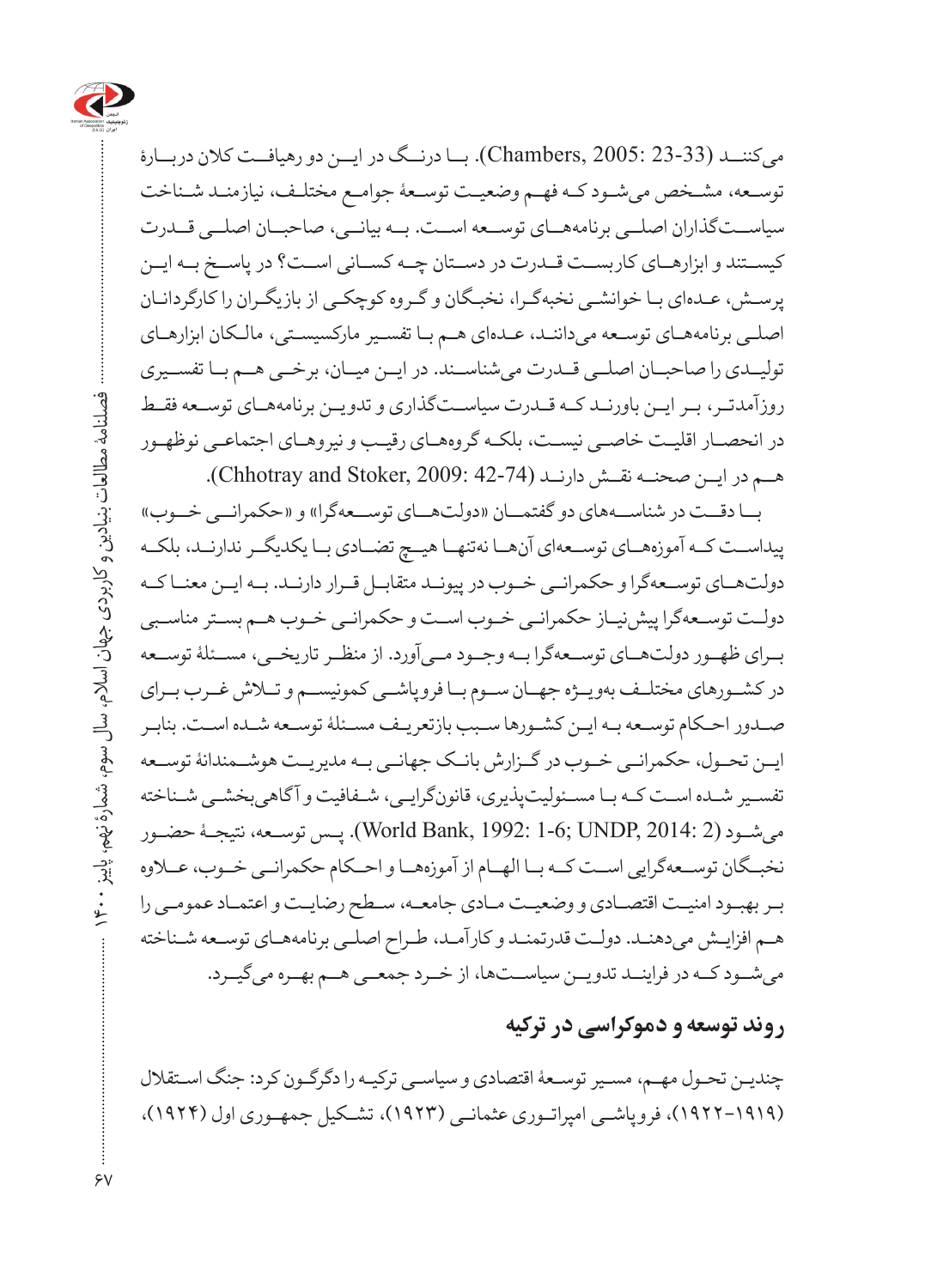

مداخلــۀ نظامیــان )،1924 ،1939 ،1960 ،1971 1980(، فروپاشــی شبهدموکراســی )۱۹۶۰(، شــکلگیری جمهــوری دوم )۱۹۶۰(، گســترش آییــن دولتمحــوری )-۱۹۲۴ ۱۹۸۰(، رویکارآمــدن اوزال )۱۹۸۳(، گــذار بــه رژیــم دموکراتیــک )۱۹۹۳-۱۹۸۳( و تکویـن جمهـوری سـوم ترکیـه )۱۹۸۹( (2-120 2009: ,Hic(. ایـن تحولهـا چرخشـگاه تاریــخ ترکیــه هســتند کــه بــر جهتگیــری توســعۀ اقتصــادی و سیاســی آن تأثیــر بســزایی داشــتهاند. تجربــۀ توســعۀ اقتصــادی و سیاســی ترکیــه حاکــی اســت کــه توســعۀ اقتصــادی بـدون دموکراسـی، شـکننده و ناپایـدار بـوده اسـت. رونـد رشـد و توسـعۀ اقتصـادی و توسـعۀ سیاســی ترکیــه، پیــش از اوزال و دوران زمامداریــش و نسبتســنجی آنهــا را بــرای آزمــودن فرضیــه بررســی میکنیــم.

**توسعه و دموکراسی در ترکیه پیش از تورگوت اوزال**

**روند رشد و توسعۀ اقتصادی** بعــد از فروپاشــی امپراتــوری عثمانــی و گــذار بــه عصــر پســاخالفت، ترکیــه بــا نظــام سیاســی ســکوالر مأنــوس شــد. هویتجویــی دوالیــه، مبتنــی بــر آموزههــای خلیفگــی و سکوالریســتی، نــوع ســاختار سیاســی ترکیــه را تحلیلپذیــر میکنــد. آغــاز قــرن بیســتم و همزمانــی پایــان مناقشــۀ نظــام کهــن بــا ظهــور اندیشــههای جدیــد در ترکیــه منجــر بــه صفآرایـی وارثـان امپراتـوری عثمانـی و خلیفگـی و افسـران جمهوریخـواه شـد. ایـن نـوع رویارویــی ســبب نمایــش ترکیــه بهعنــوان کشــوری نامتعــادل و سرشــار از شــکافهای اجتماعــی، اقتصــادی و سیاســی شــد. ایــدۀ صنعتیســازی و توســعۀ اقتصــادی بهعنــوان راهبــرد رســمی حکومتــی در عصــر مصطفــی کمــال آتاتــورک )۱۹۳۸-۱۹۲۴( بــود. نظــم اقتصــادی پلکانــی و بوروکراســی دولتــی بهعنــوان پشــتوانۀ اصلــی ایــن الگــو در ســالهای ۱۹۲۴ تــا ۱۹۸۰ بــه رشــد شــتابنده و نامســتمر، رکــود، بحــران اقتصــادی، افزایــش تــورم و قیمتهــا منجــر شــده اســت (1 2013: ,Metin(.

بــه گــواه تاریــخ، نظــام سیاســی ترکیــه در دوران جمهــوری اول و دوم و پیــش از قدرتگیـری اوزال را میتـوان بـه دو دورۀ »جنـگ اول جهانـی تـا پایـان جنـگ دوم جهانـی« و «دوران پســاجنگ دوم جهانــی» جــدا کــرد. در دوران آتاتــورک بهعنــوان بازیگــر اصلــی صحنـۀ سیاسـت ترکیـه در دو جنـگ، الگـوی اقتصـادی ترکیـه دولتـی بـود. ضعـف اقتصـاد صنعتــی در ایــن دوره ســبب شــد تــا کارخانههــای محــدودی محصــوالت اولیــه تولیــد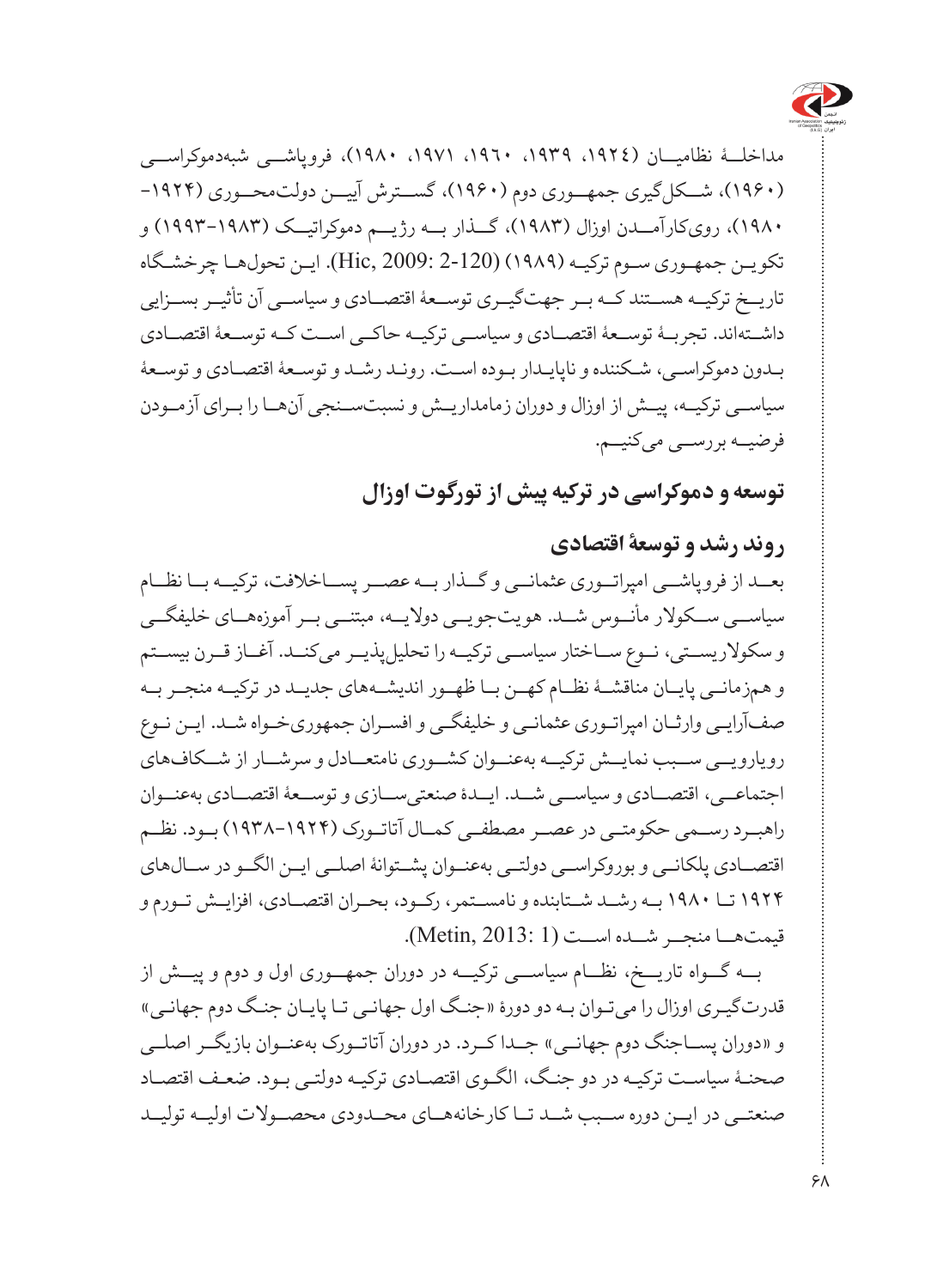

کننـد. وجـود قانـون کاپیتوالسـیون در ایـن دوره هـم سـبب شـد نیروهـای خارجـی هـم در ایـن دوران کنتـرل برخـی صنایـع را در اختیـار داشـته باشـند. جنـگ اسـتقاللخواهی هـم بــر ناکارآمــدی اقتصــادی ترکیــه افــزود. بــه غیــر از ســالهای ۱۹۳۵ تــا ۱۹۳۹ کــه ترکیــه رشــد اقتصــادی ۶ درصــدی را تجربــه کــرد، نهتنهــا در دوران جنــگ اول و دوم جهانــی، بلکــه در عصــر پســاجنگ دوم جهانــی هــم ترکیــه بــا چالشهــای اقتصــادی فزاینــدهای مواجـه بـود.

گســترش صنایــع و افزایــش بیرویــه واردات در اواخــر دهــۀ ،۱۹۷۰ موجــب تشــدید ناموازنــۀ پرداختهــا شــد. کاهــش ارزش پــول ملــی ترکیــه و اســتخدام راهبــرد ریاضــت اقتصــادی متناســب بــا آموزههــای صنــدوق بینالمللــی پــول ســبب ریــزش تقاضــای کاالهـای خارجـی شـد. نبـود اصالحـات سـاختاری جـدی سـبب کاهـش حسـاب جـاری مســتمر و افزایــش اســتقراض خارجــی ترکیــه شــد؛ بهگونــهای کــه رشــد بیوقفــۀ بدهــی خارجـی ترکیـه تـا دهـۀ ۱۹۸۰ بـه ۱۶،۲ بیلیـون دالر رسـید کـه یکچهـارم تولیـد ناخالـص داخلــی ترکیــه بــود. اواخــر دهــۀ ۱۹۷۰ بدتریــن دوران اقتصــادی ترکیــه از زمــان فروپاشــی امپراتـوری عثمانـی بـود. ناکامـی در کنتـرل قیمـت نفـت در سـالهای ۱۹۷۳ و ۱۹۷۴ سـبب رشـد کسـری بودجـه در ترکیـه شـد. امـا ایـن کسـری بـا وامهـای کوتاهمـدت و اسـتقراض خارجــی جبــران شــد. در ایــن وضعیــت، در ســال ۱۹۷۹ نهتنهــا بیــکاری بــه ۱۵ درصــد رسـید، بلکـه تـورم سـهرقمی موجـب ناتوانـی دولـت از بازپرداخـت سـود وامهـای خارجـی شــد (23-47 1990: ,Nilgun(.

**∶** اســتخدام آییــن دولتگرایــی و تبدیــل دولــت بهعنــوان تولیدکننــده و ســرمایهگذار اصلــی بخــش شــهری نهتنهــا ســبب ناکامــی ترکیــه در گــذار از اقتصــاد روستاییکشــاورزی بــه شــهریصنعتی شــد، بلکــه منجــر بــه انحصــار قــدرت اقتصادیسیاســی در گــروه کوچکــی از نخبــگان حکومتــی شــد. تــداوم ایــن سیاســت تــا دهــۀ ،۱۹۷۰ ضمــن افزایــش بیثباتــی سیاســی و اقتصــادی، ســبب درونیشــدن فراینــد صنعتیســازی شــده اســت. امــا نبــود تجربـۀ صنعتیسـازی و طبقـۀ تجـاری سـازمانیافته سـبب ناکامـی ایـن فراینـد در ترکیـه شـد (298 2007: ,Pamuk(. از زمـان تشـکیل جمهـوری در سـال ۱۹۲۴ تـا اواخـر دهـۀ ،1970 رشـد اقتصـادی ترکیـه مسـتمر و پایـدار نبـود. بـا وجـود ناپایـداری اقتصـادی، رشـد اقتصـادی ناگهانــی ترکیــه در ســالهای ۱۹۲۳ تــا۱۹۳۰ در دوران آتاتــورک ســبب رشــد دورۀ کوتاهــی از آزادسـازی نسـبی اقتصـادی شـد. ایـن نـوع رونـق اقتصـادی در جـدول 1 مشـخص اسـت.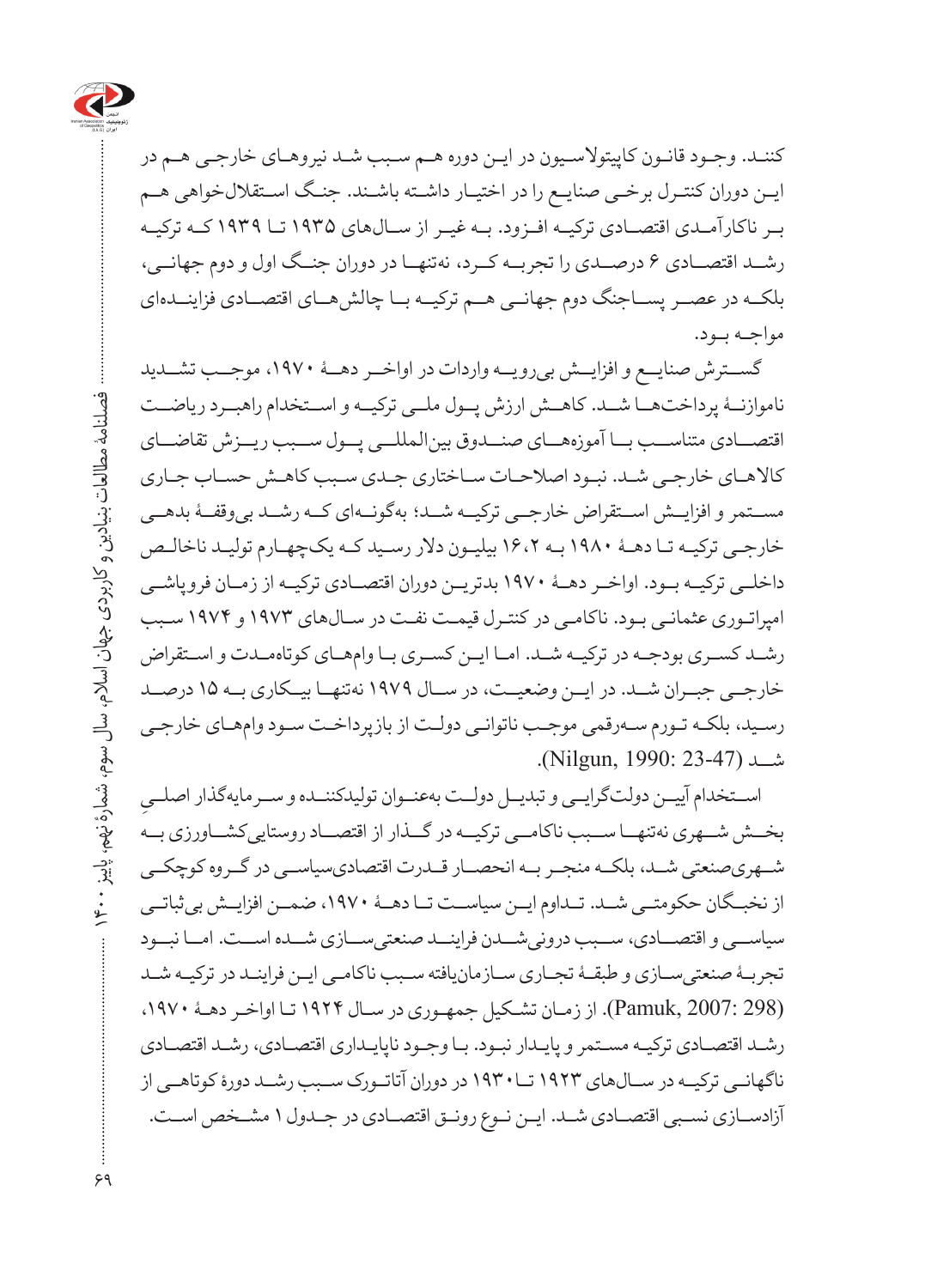

| ميزان نرخ متوسط سالها | شاخصهاي اقتصادي                | رديف |
|-----------------------|--------------------------------|------|
| ۹،۴ درصد              | نرخ رشد اقتصادي                |      |
| ٢١،٢٧٤ ميليون دلار    | توليد ناخالص ملي               | ۲    |
| ۱،۲ درصد              | رشد درآمد سرانه حاصل از جيانپي | ٣    |
| ۷۱۰ دلار              | سرانهٔ تولید ناخالص داخلی      | ۴    |
| ۵۳ درصد               | سهم کشاورزی (درصدی از جیانپی)  | ۵    |
| ۹،۱۲ درصد             | سهم صنعت (درصدي از جيانپي)     | ۶    |
| ۸،۳۴ درصد             | سهم خدمات (درصدي از جيان پي)   | ٧    |
|                       |                                |      |

جدول1: مهمترین شاخصهای اقتصادی ترکیه در دوران گذار اقتصادی )۱۹۳۰-۱۹۲۳(

Source: SIS, 1996: 398; Pamuk, 2007: 267

در ســالهای آزادســازی اقتصــادی نســبی )۱۹۳۰-۱۹۲۳(، شــاخصهای اقتصــادی ایجابــی شــامل تولیــد ناخالــص داخلــی، ســهم صنعــت، خدمــات، کشــاورزی، رشــد اقتصـادی و تولیـد ناخالـص داخلـی بـا رشـد حیرتانگیـزی مواجـه شـد. بـه ایـن ترتیـب کــه نــرخ رشــد اقتصــادی بــه بیــش از ۹ درصــد افزایــش یافــت. نــرخ رشــد درآمــد ســرانۀ حاصــل از تولیــد ناخالــص ملــی، از 2 درصــد عبــور کــرد. ســهم بخشهــای کشــاورزی، صنعـت و خدمـات بهعنـوان درصـدی از تولیـد ناخالـص داخلـی بـه ترتیـب بـه ۵۳ درصـد، ۱۲،۹ درصــد و ۳۴،۸ درصــد افزایــش یافــت. دولتگرایــی راهبــرد اصلــی اقتصــادی بــا طــرح نوســازی سلســلهمراتبی و تــاش بــرای تشــکیل دولتــی ســکوالر، تالشــی بــرای صنعتیســازی، غربیســازی و سکوالرســازی بــوده اســت (169 2010: ,Tok(.

برگرفتـه از ایـن الگـوی اقتصـادی، آثـار جنـگ دوم جهانـی بـر ترکیـه سـبب افزایـش نـرخ تــورم و کاهــش تولیــد ناخالــص داخلــی شــد. آزادســازی نســبی سیاســی و اقتصــادی در دهــۀ ۱۹۵۰ و تشــویق ســرمایهگذاری خصوصــی بــا گســترش قلمــروی مداخلــۀ دولــت و تکیـه بـر منطـق محافظـهکاری نـاکام مانـد. تشـدید فضـای سـرکوب سیاسـی در اوایـل دهـۀ 1960 سـبب کاهـش سـرمایهگذاری عمومـی، بیثباتـی اقتصـادی و کاهـش سـرمایهگذاری خصوصــی شــد. امــا بــا بازگشــت نظامیــان بــه پادگانهــا و برگــزاری انتخابــات و رونــق آموزههــای شــبهدموکراتیک از نیمــۀ دهــۀ ۱۹۶۰ تــا نیمــۀ اول دهــۀ ،۱۹۷۰ اقتصــاد ترکیــه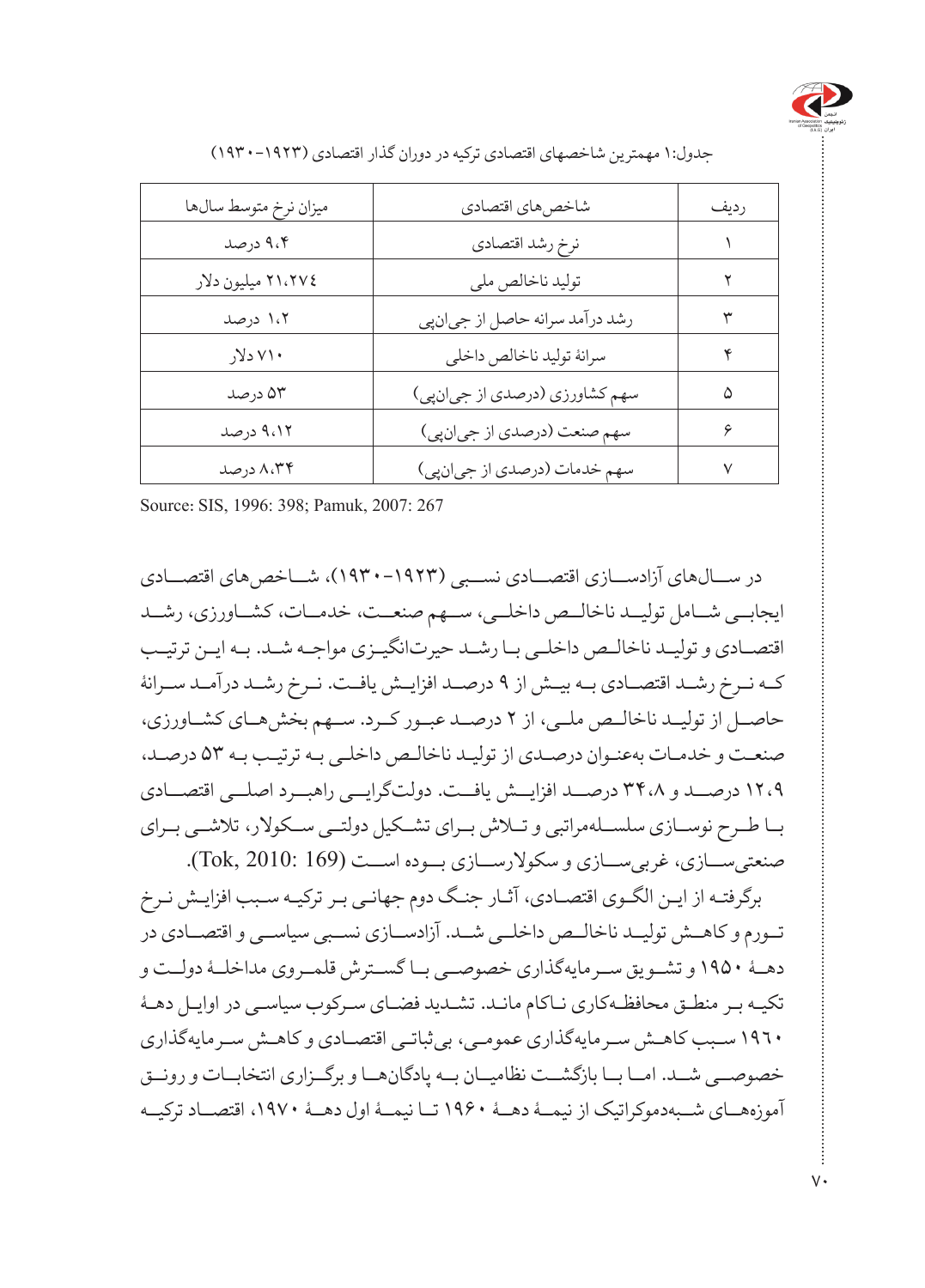

شـاهد رونـق نسـبی شـد؛ بهطوریکـه نـرخ رشـد تولیـد ناخالـص ملـی از ۲،۷ درصـد در اوایـل دهـۀ ۱۹۶۰ بـه بیـش از ۶ درصـد در نیمـۀ دوم همـان دهـه و اوایـل دهـۀ 1970 رسـید. درآمــد ســرانۀ منفــی حاصــل از تولیــد ناخالــص ملــی )منفــی ۰،۱ درصــد( در اوایــل دهــۀ 1960 بــه بیــش از ۳ درصــد تــا اوایــل دهــۀ 1970 رســید (62 2009: ,Hic(.

بــا قدرتگیــری نظامیــان در دهــۀ 1970 و رشــد قیمــت جهانــی نفــت در ســالهای ۱۹۷۴ و ۱۹۷۵، نهتنهـا ســهم واردات از صــادرات بیشــتر شــد، بلکــه کاهــش نــرخ رشــد تولیــد ناخالــص ملــی منفــی ۲،۳ درصــدی، درآمــد ســرانۀ منفــی ۴،۴ درصــدی حاصــل از تولیــد ناخالــص ملــی، بحــران تــوازن پرداختهــا، کاهــش ارزش پــول ملــی، کســری حســاب جــاری، تــورم ســهرقمی، بیــکاری ۱۵ درصــدی و ناتوانــی در بازپرداخــت ســود وامهــای خارجــی بــه شــاخصهای اصلــی اقتصــاد ترکیــه در نیمــۀ دوم دهــۀ 1970 تبدیــل شــد (408 1996: ,SIS(. دولتگرایــی گســترده و اقتصــاد دســتوری و متمرکــز ســبب بیثباتـی در فراینـد توسـعهگرایی در ترکیـه در سـالهای ۱۹۲۴ تـا ۱۹۸۰ شـده اسـت. نبـود دولـت توسـعهگرا، ضعـف توسـعۀ سیاسـی پایـدار و شـکنندگی ژئوپلیتیکـی سـبب ناکامـی اقتصــادی ترکیــه شــد. رونــق نســبی اقتصــاد در ایــن دوران ۵۶ ســاله، نتیجــۀ اســتقراض خارجــی و وامهــای کوتاهمــدت بــود. امــا در بلندمــدت ســبب همافزایــی بحرانهــای اقتصــادی و سیاســی شــده اســت.

مطالعـۀ اقتصـاد سیاسـی ترکیـه، ناپایـداری توسـعۀ اقتصـادی در دوران نظـام تکحزبـی در دهههــای ۱۹۲۰ تــا۱۹۴۰ را نشــان میدهــد. توســعۀ سیاســی نســبی از نیمــۀ دوم دهــۀ ۱۹۴۰ تـا اوایـل دهـۀ ۱۹۷۰ بـدون رشـد شـاخصهای اقتصـادی شـکننده بـود. بحرانهـای دهــۀ 1970 بهویــژه تکانههــای نفتــی در ســالهای ۱۹۷۳ و ۱۹۷۴ ســبب اختــال در جریــان ســرمایهگذاری خارجــی شــد. اســتقراض خارجــی بهعنــوان راهــکاری بــرای بازپرداخــت ســود وامهــا و بهینهســازی اقتصــادی، بحــران شــدیدی در موازنــۀ پرداختهــا بهوجــود آورد. بهکارگرفتــن سیاســت جانشــینی واردات، ســلب مالکیــت از مالــکان بــزرگ و کاهـش ارزش پـول ملـی نسـبت بـه دالر، سـبب رشـد تـورم و اختـال در جریـان رشـد و توسـعۀ اقتصـادی شـد (8-6 Sener, 2005: 6). در ایـن وضعیـت، اقتصـاد دولتـی بـا تشـدید وابسـتگی کارآفرینـان بـه دولـت و بوروکراسـی، رفتارهـای رانتیـری در اقتصـاد را گسـترش داد. شـدت چنیـن بحرانهایـی در دهـۀ 1970 در ترکیـه تـا حـدی پیـش رفـت کـه دورۀ »رکـود اقتصـــادی» نــام گرفــت. اینگونــه شـــاخص۵های اقتصـــادی را در جــدول ۲ می بینیـــم.

 فصلنامۀ مطالعات بنیادین و کاربردی جهان اسالم، سال سوم، شمارۀ نهم، پاییز 1400 فصلنامهٔ مطالعات بنیادین و کاربردی جهان اسلام، سال سوم، شمارهٔ نهم، ؚ<br>ڸڗ<br>ڸ  $\Uparrow$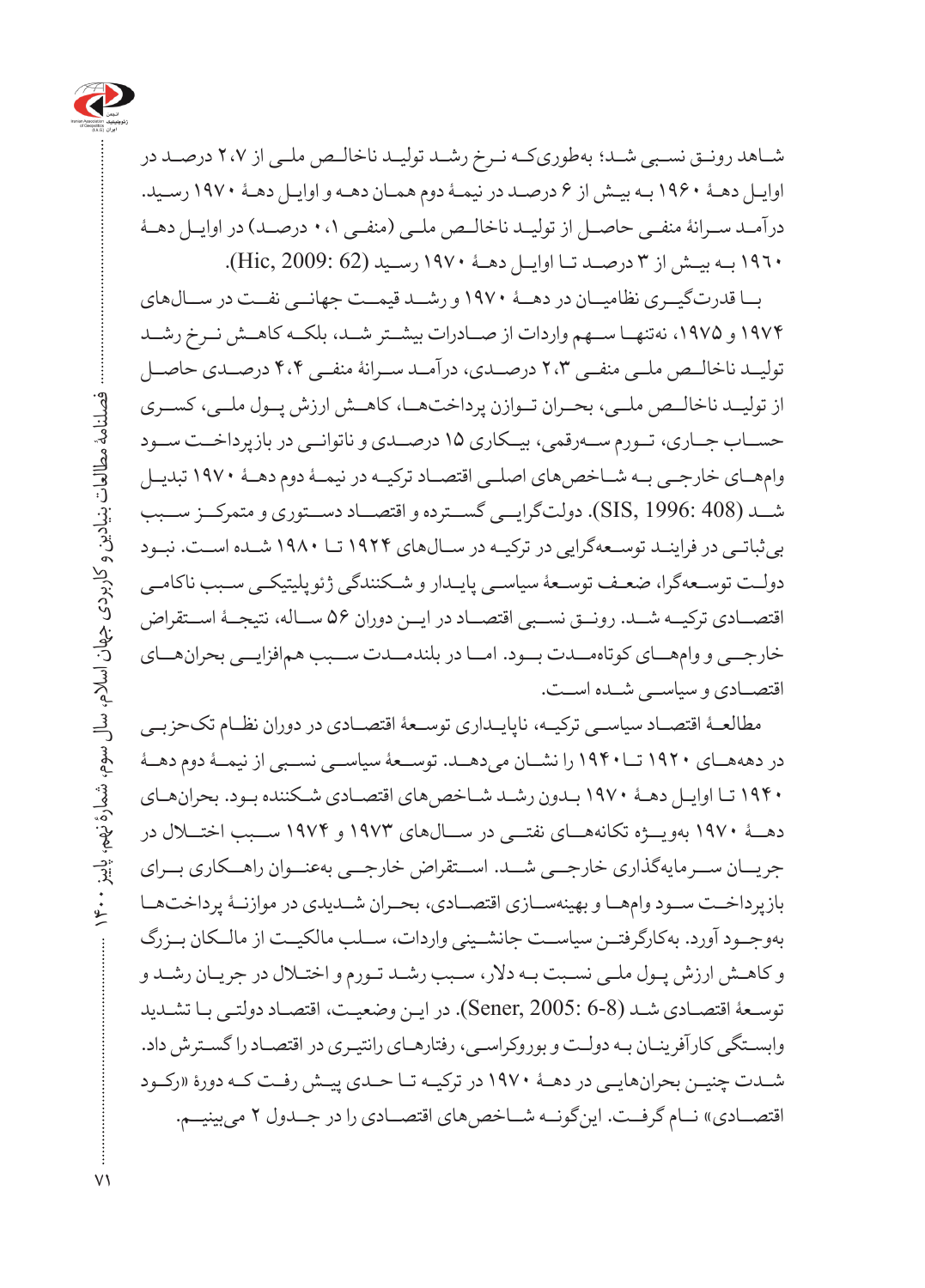

| دههٔ ۱۹۷۰ | دههٔ ۱۹۶۰ | دههٔ ۱۹۵۰ | دههٔ ۱۹۴۰ | دهة ١٩٣٠  | شاخص هاى اقتصادى              |
|-----------|-----------|-----------|-----------|-----------|-------------------------------|
| ۲۷،۴ درصد | ۱۴،۶ درصد | ۶۷،۲ درصد | ۳۷،۶ درصد | ۱۲،۹ درصد | نرخ رشد جيان پي               |
| ۹،۱ درصد  | ۲۶،۳ درصد | ۳۲،۳ درصد | ۵،۰ درصد  | ۱،۲ درصد  | نرخ رشد سرانهٔ حاصل از جيانپي |
| ۸،۳۴ درصد | ۲۷،۵ درصد | ۴۱،۹ درصد | ۲،۵۰ درصد | $\cdots$  | افزايش قيمت'                  |
| ۶۲،۴ درصد | ۳،۲ درصد  | ١۶،٢ درصد | ۷،۱ درصد  | ۲،۱ درصد  | نرخ رشد جمعيت                 |

جدول ۲: مهمترین شاخص های اقتصادی ترکیه در دوران پیش از اوزال

Source: Hic. 2009: 1-110

وضعیـت اقتصـادی ترکیـه پیـش از ظهـور اوزال بـا تـورم شـدید، رشـد بیـکاری، فرسـایش ســرمایههای عمومــی و نوســانات مالــی داخلــی، گســترش بدهــی عمومــی، بودجههــای حمایتــی مشــروط و ســاختار ناکارآمــد شــناخته میشــد. تأمــل در آمارهــای جــدول 2 نشــان از همبســتگی مثبــت بیــن توســعۀ اقتصــادی و توســعۀ سیاســی دارد. بــه ایــن ترتیــب کــه بحرانهــای اقتصــادی، زمینهســاز ســاخت سیاســی اقتدارگــرا و غیردموکراتیــک و اصالحگرایــی سیاســی، ســبب رشــد اقتصــادی شــد. بنابرایــن راهبــرد جانشــینی واردات و آییــن دولتگرایــی بــه همــراه حاکمیــت نظــام تکحزبــی یــا چندحزبــی ناپایــدار، ســبب رونــق اقتصــادی کوتاهمــدت شــده اســت، امــا ناپایــداری آن موجــب تشــدید بحــران و ناکامــی اقتصــادی شــد.

# **توسعۀ سیاسی در دوران پیش از تورگوت اوزال**

توســعۀ سیاســی در ترکیــه از زمــان فروپاشــی امپراتــوری عثمانــی تــا پیــش از قدرتیابــی اوزال بــه چنــد مرحلــه تقســیم میشــود: مرحلــۀ اول همزمــان بــا زوال امپراتــوری عثمانــی روی داد. روشـنفکران عثمانـی بـا طـرح بحـث دربـارۀ شـکل و محتـوای اصالحـات مـدرن آموزشــی، قضایــی و تســلیحاتی بــرای کاهــش اقتــدار نهادهــا تــاش زیــادی کردنــد. در حالـی کـه برگرفتـه از اصالحـات دوران تنظیمـات، تـاش بـرای یکپارچهسـازی ملتدولـت و توســعۀ بوروکراتیــک از بــاال منجــر بــه تغییــر نگرشهــای سیاســی، اجتماعــی و فرهنگــی در ترکیــه شــد، شــیوۀ تکویــن رژیــم ســکوالر و ملیگــرا بــه هســتۀ اصلــی سیاســتورزی .1 در ســالهای ،۱۹۷۸ ۱۹۷۹ و ،۱۹۸۰ میــزان افزایــش قیمتهــا بــه ترتیــب بــه 4،47 و ۷۱،2 و 9،94 درصـد رسـیده اسـت.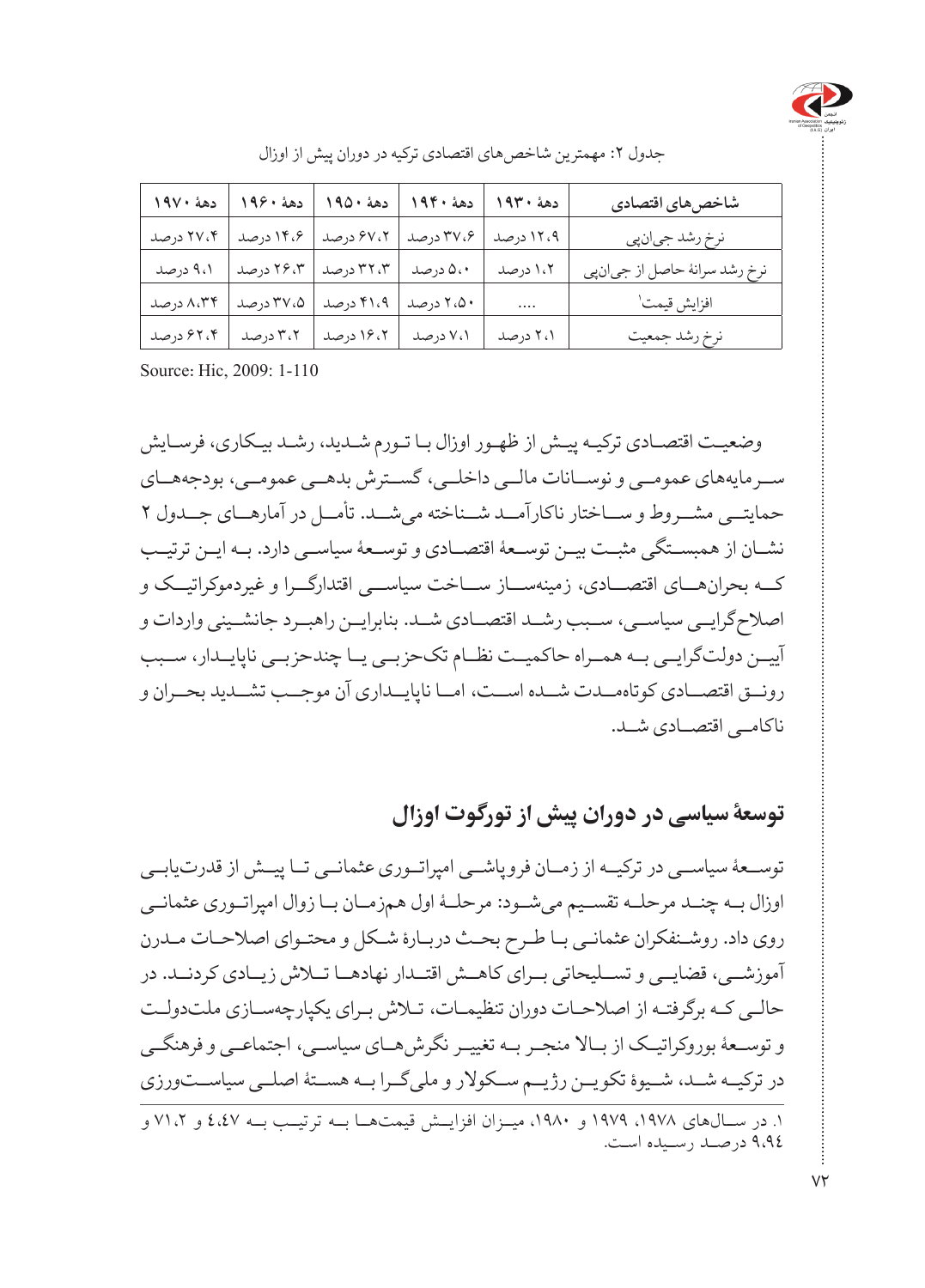

در دوران جمهــوری تبدیــل شــد. دولــت بــرای پیشــبرد ایــن هــدف بهمثابــۀ مرحلــۀ دوم توسـعۀ سیاسـی بـه تشـکیل بوروکراسـی ایدئولوژیـک بـرای حفـظ اسـتقالل خـود از ملـت و نیروهـای مختلـف سیاسـیاجتماعی داخلـی و خارجـی بـرای ایجـاد دولتـی همگـن )تـرک( و مــدرن )ســکوالر( اقــدام کــرد. همچنیــن ارتــش بهعنــوان پاســدار آموزههــای کمالیســتی، بـه حافـظ ملـت و مسـئول اصلـی نوسـازی کشـور تبدیـل شـد.

عضویـت ترکیـه در ناتـو و تأمیـن مطالبـات امنیتـی ایـن کشـور در جنـگ سـرد و تشـکیل نظـام چندحزبـی، سـومین مرحلـه از توسـعۀ سیاسـی ترکیـه را شـکل داد. امـا ضعـف پایـگاه اجتماعـی حـزب جمهـوری خلـق، سـبب شـد دفـاع از رژیـم کمالیسـتی بـه اولویـت نیـروی نظامــی در نظــام چندحزبــی تبدیــل شــود (20-21 .Arbay, 2020). چنیــن مســئلهای موجـب تـداوم شـکاف بیـن نهادهـای انتخابـی و غیرانتخابـی شـد. در ایـن وضعیـت، فعالیت آزادانـۀ احـزاب و برگـزاری انتخابـات رقابتـی تـا حـدی میسـر بـود کـه منجـر بـه تغییـر رژیـم نشــود. هــر انــدازه نظــام چندحزبــی ســبب تقویــت دموکراســی در ترکیــه میشــد، شــرایط جنــگ ســرد موجــب افزایــش اقتــدار نیروهــای نظامــی شــد. ایــن وضعیــت بســتری بــرای حاکمیــت دورگــه در ترکیــه بهوجــود آورد. نظــام چندحزبــی، تدویــن قانــون اساســی ســال ۱۹۶۱ بـا گرایشهـای لیبرالـی و قطبیشـدن ایدئولوژیـک جامعـه در سـال ۱۹۷۹ منجـر بـه تعمیـق شـکاف ملتدولـت شـد. در خوانشـی تطبیقـی، توسـعۀ سیاسـی در ترکیـه تـا پیـش از قدرتیابــی اوزال بــه دو دوره تقســیمپذیر اســت:

الــف( دورۀ حکومــت تکحزبــی و اقتدارگــرا: ایــن مرحلــه شــامل دوران زمامــداری کمـال آتاتـورک و عصمـت پاشـا )۱۹۴۶-۱۹۲۴( میشـود کـه هیـچ نـوع فرصـت کنشـگری اجتماعــی فراهــم نبــود. ضعــف نظــام حزبــی ســبب منــع فعالیــت نیروهــای سیاســی )بــه اســتثنای حــزب جمهوریخــواه خلــق) و حاشــیهرانی آنهــا شــد. همچنیــن بنابــر قانــون 3 ژوئــن ،۱۹۲۵ جنبشهــای اجتماعــی، کنــشورزی سیاســی و برپایــی تظاهــرات اغلــب سـرکوب میشـدند.' منـع آزادی مدنـی و جلوگیـری از فعالیـت سیاسـی|جتماعی شـهروندان زیــر پوشــش تأمیــن امنیــت ملــی توجیــه میشــد. مناســبات بیــن نیروهــای نظامــی و سیاســیون مبتنــی بــر الگــوی تمامیتخواهانــه بــود؛ بــه ایــن معنــا کــه نیروهــای نظامــی و سیاسـی ضمـن حمایـت از یکدیگـر، سـرمایه و پشـتوانۀ حمایتـی یکدیگـر تلقـی میشـدند

.1 مصــداق بــارز ســرکوب جنبشهــا، جنبــش »ســیح« در ۷ فوریــه ۱۹۲۵ بــوده اســت کــه بهســرعت برچیــده شــد و رهبــران آن اعــدام شــدند.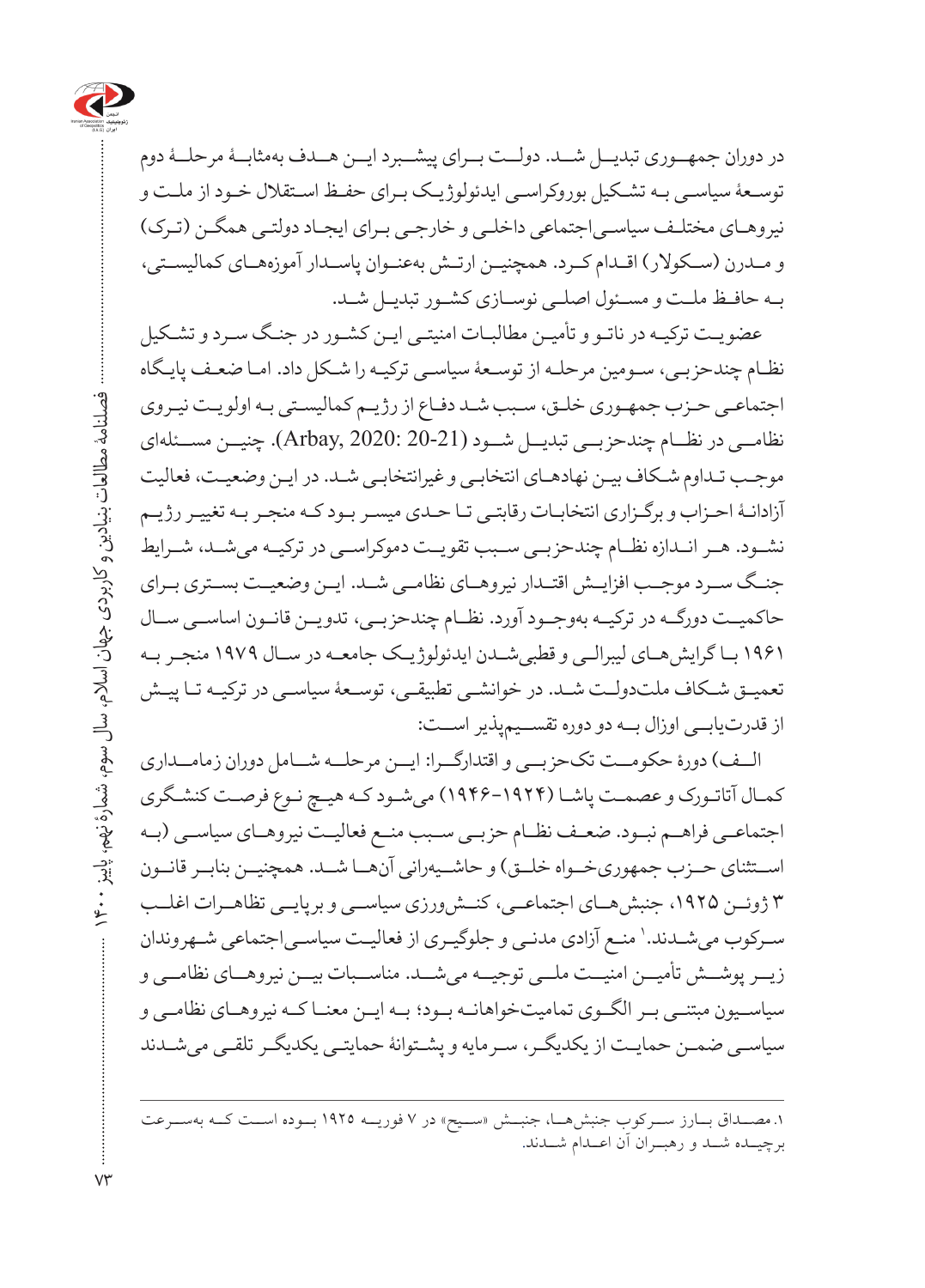

(11 2005: ,Knudsen(. ســرانجام کاربــرد گســتردۀ سیاســت مشــت آهنیــن موجــب جلوگیــری از فعالیــت اتحادیههــا، انجمنهــا و اصنــاف شــد. سانســور شــدید رســانهها و مطبوعــات آزاد موجــب شــد رســانهها اغلــب بــه منبــع قــدرت و تــاش بــرای تأمیــن مشــروعیت بینالمللــی و مقبولیــت داخلــی رژیــم تبدیــل شــوند (609 2008: ,Bilgin(. ب) عصــر رژیـــم چندحزبـــی و بی ثباتـــی سیاســـی: انقـــلاب دموکراتیــک مصطفـــی عصمـت اينونـو' در اواخـر دهـۀ ١٩٤٠ و اوايـل دهـۀ ١٩٥٠، بـه جـز دورۀ يکسـالۀ مداخلـۀ نظامیــان )۱۹۶۱-۱۹۶۰( تــا اواخــر دهــۀ 1970 تــداوم یافــت. الهامگرفتــن ترکیــه از رژیــم اقتصـادی لیبـرال و دموکراسـی چندحزبـی در دوران زمامـداری اینونـو و رشـد مخالفتهـای سیاسـی و اقتصـادی سـبب شـد در سـخنرانی ۱۹ مـه ،۱۹۴۵ اینونـو بـر تـاش جـدی بـرای گـذار بهسـوی دموکراسـی تأکیـد کنـد (16-17 2009: ,Hic(. در ایـن وضعیـت، بازگشـت نظامیـان بـه پادگانهـا و عضویـت ترکیـه در ناتـو سـبب تشـویق سـرمایهگذاری خصوصـی در ایـن کشـور شـد. گرچـه اصالحگرایـی سیاسـی گاهـی بـا سـرکوب شـدید نظامـی ماننـد کشــتار ســالهای ۱۹۶۰ و ۱۹۶۱ مختــل شــد، برگــزاری انتخابــات پانزدهــم نوامبــر ،۱۹۶۱ تأثیـرات مثبتـی بـر اقتصـاد ترکیـه برجـای گذاشـت. امـا شـکنندگی کابینـۀ ائتالفـی پـس از انتخابـات ۱۴ اکتبـر ،۱۹۷۳ رشـد تنـدروی سیاسـی و تشـدید سیاسـت مشـت آهنیـن منجـر بــه ناپایــداری دموکراســی چندحزبــی و زمینهســاز کودتــای نظامــی در ۱۲ ســپتامبر ۱۹۸۰ شــد. بــا وجــود شــکنندگی فراینــد اصالحگرایــی سیاســی، ظهــور جامعــۀ مدنــی، گــذار از نظـام تکحزبـی، بسترسـازی بـرای فعالیـت نیروهـا و احـزاب سیاسـی مختلـف و تکویـن طبقـۀ متوسـط در دوران پیشرانـی نیروهـای نظامـی، بسـترهای الزم را بـرای گـذار بهسـوی دموکراسـی و رونـق اقتصـادی فراهـم کـرد.

**توسعۀ اقتصادی و سیاسی در دورۀ تورگوت اوزال** 

تجربــۀ تحــوالت سیاســی و اقتصــادی در دوران زمامــداری اوزال )۱۹۹۳-۱۹۸۳( ســبب تغییـر منطـق مناسـباتی دولـت، بـازار و جامعـه شـد. بـه ایـن معنـا کـه تحـوالت پسـاجنگ ســرد، فروپاشــی اتحــاد شــوروی و گــذار بــه مــوج ســوم دموکراســیخواهی، ضمــن تأثیرگـذاری بـر رونـد توسـعه در ترکیـه، منجـر بـه همافزایـی اصالحـات اقتصـادی لیبرالـی و فرایندهــای دموکراتیــک شــد. الهامگرفتــن اوزال از رشــد شــتابندۀ جهانیشــدن و افزایــش

<sup>1.</sup> Mustafa Ismet Inonu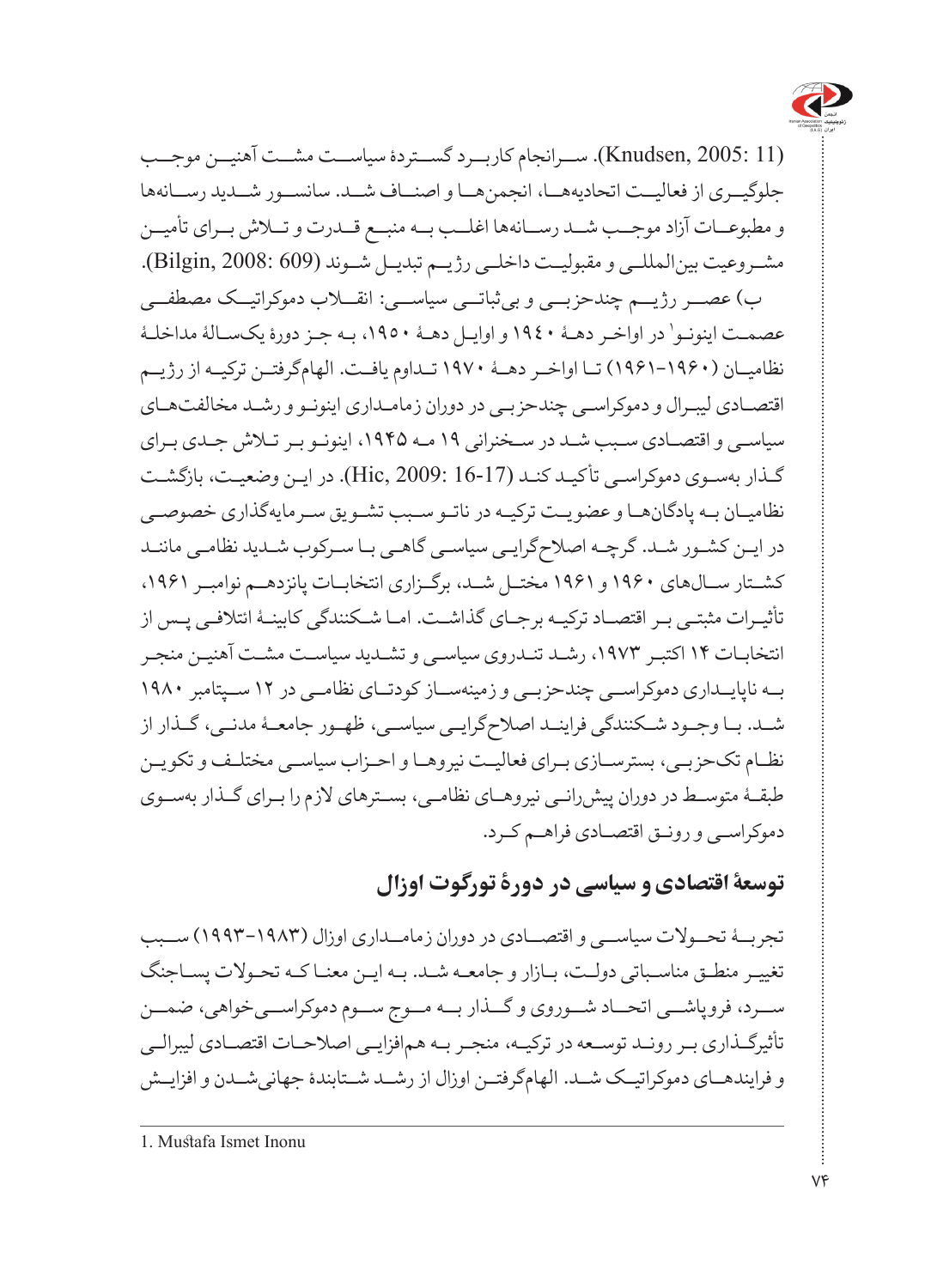

وابســتگی اقتصــادی بینالملــل موجــب تحــول بنیــادی در ســاخت سیاســی و اقتصــادی و طبقــات اجتماعــی و آموزههــای فرهنگــی شــد (1 2005: ,Aydin(. رشــد جنبشهــای دموکراســیخواه و اقبــال بیشــتر نخبــگان سیاســی بــه آموزههــای دموکراتیــک و بهکارگرفتــن سیاسـت اقتصـادی عملگـرا سـبب ظهـور و بالندگـی طبقـۀ متوسـط در ایـن دوره شـد. بـه بیانــی، حاشــیهرانی و حــذف ناآزادیهــای سیاســی، اقتصــادی و اجتماعــی ماننــد کاهــش فقـر و ظلـم، محرومیـت اجتماعـی، غفلـت از امنیـت اقتصـادی و رفاهـی جامعـه و تنـدروی سیاســی، بســتر مناســبی بــرای توســعه در دوران اوزال بهوجــود آورد. تعامــل بــا نظــام سیاســیاقتصادی بینالملــل بــرای تأمیــن منافــع ملــی و کســب فرصتهــای اقتصــادی، ســرمایهگذاری زیربنایــی، مانعزدایــی از فعالیــت بخــش خصوصــی، تشــویق مشــارکت اجتماعــی، نهادســازی، تضمیــن امنیــت ســرمایهگذاری و رقابتیســازی فعالیتهــای اقتصــادی ســبب تــوازن در توســعۀ سیاســی و اقتصــادی در ایــن دوران شــد.

**روند رشد و توسعۀ اقتصادی در دوران اوزال**

برگـزاری انتخابـات سـال ۱۹۸۳ و انتخـاب تورگـوت اوزال بهعنـوان نخسـتوزیر، مقدمـۀ رشــد و توســعۀ اقتصــادی بــراورد میشــود، امــا واقعیــت ایــن اســت کــه چنیــن رونــدی سـه سـال زودتـر، بـا کودتـای نظامـی ۱۲ سـپتامبر ۱۹۸۰ توسـط کنـان اِورن آغـاز شـد کـه واکنشــی بــه بی ثباتــی سیاســی دولت،حـای عدنــان منــدرس' و ســلیمان دمیــرل ` و ســرکوب تنـدروی سیاسـی و تالشـی بـرای بازسـازی اقتصـادی و سیاسـی ترکیـه بـرای گـذار بهسـوی نظــم دموکراتیــک بــود (2-1 2020: 1-2). (Selami & Eray, 2012: 103; Toussaint, 2020: سـرکوب تنـدروی سیاسـی و تروریسـم، بازسـازی اقتصـادی و ثبـات سیاسـی، اعـام قانـون اساســی جدیــد، تــاش بــرای تثبیــت نظــام سیاســی، بازدارندگــی در برابــر رشــد بیثباتــی و ناآرامیهــای سیاســیاقتصادی و اســتقرار دموکراســی مدنــی بــر بنیــاد نظــام کمالیســتی، اهــداف اصلــی کودتــای ســپتامبر ۱۹۸۰ بودهانــد.

کودتــای ســپتامبر ۱۹۸۰ بــا فرصتســازی بــرای توســعهگرایی اوزال در سیاســت داخلــی و خارجــی، بــا ممنوعیــت فعالیــت سیاســتمدارانی ماننــد منــدرس، اســویت و اربــکان و حـذف و حاشـیهرانی رقبـای سیاسـی اوزال، او را بهعنـوان سـزار اقتصـادی ترکیـه شناسـانده اســت. همــکاری اوزال بــا نیروهــای نظامــی، ضمــن مشروعیتبخشــی بــه آموزههــای ایدئولوژیــک او، فرصتــی بــرای بــه حاشــیهراندن تدریجــی نظامیــان از صحنــۀ سیاســت و

1. . Adnan Menderes

2. Suleyman Demirel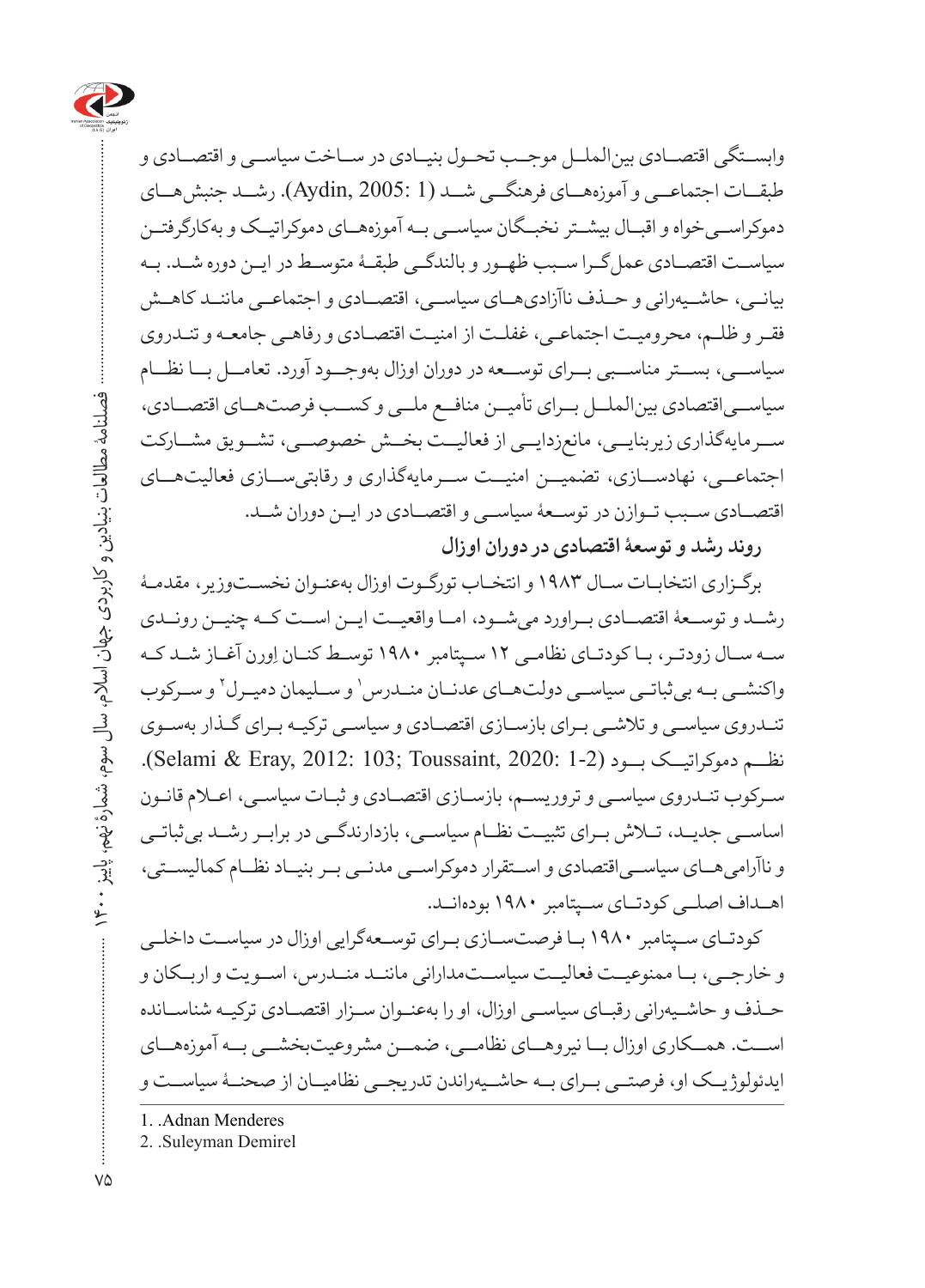

تمرکـز بـر چالشهـا و مشـکالت ترکیـه فراهـم کـرد (146 1996: ,Hine(. انتصـاب اوزال بهعنــوان مشــاور اقتصــادي دولــت اولوســو' و تصويــب برنامههــاي اقتصــادي عمل2رايانــه در ۲۴ ژانویــه ۱۹۸۰ ســبب تبدیــل اوزال بــه مهمتریــن و خالقتریــن شــخصیت سیاســی ترکیــۀ معاصــر بعــد از آتاتــورک شــد. ایــن برنامههــای اقتصــادی ضمــن چرخــش الگــوی توســعۀ ترکیــه و تغییــر شــاخصهای اقتصــادی، مقدمــۀ گــذار بــه آزادســازی و عملگرایــی اقتصــادی و سیاســی در عصــر اوزال شــد. در جــدول ،3 برخــی از شــاخصهای اقتصــادی ترکیــه در ســالهای ۱۹۸۱تــا ۱۹۸۳ آمــده اســت.

| نرخ رشد درآمد سرانه<br>حاصل از جيانڥي | نرخ رشد جمعيت | نرخ رشد<br>جيانبي | افزايش قيمت | سال              |
|---------------------------------------|---------------|-------------------|-------------|------------------|
| ۰/۸ - درصد                            | ۲/۲ درصد      | ۴/۱ درصد          | ۴/۴۷ درصد   | 19V <sub>A</sub> |
| ۹/۲ - درصد                            | ٢/٢ درصد      | ۰/۷ - درصد        | ۲/۷۱ درصد   | 19V9             |
| ۴/۴- درصد                             | ١/٢ درصد      | ٣/٢- درصد         | ۹/۹۴ درصد   | 191.             |
| ۱/۳ درصد                              | ٢/٢ درصد      | ۳/۵ درصد          | ۴/۴۲ درصد   | 1971             |
| ۵/۱ درصد                              | ٢/٢ درصد      | ۷/۳ درصد          | ۲/۲۸ درصد   | 1982             |
| ۳/۲ درصد                              | ۳/۲ درصد      | ۶/۴ درصد          | ۲/۲۶ درصد   | ۱۹۸۳             |

جدول ۳: شاخص های اقتصادی ترکیه در سالهای ۱۹۸۱ تا ۱۹۸۳

Source: SIS, 1996: 408-410

شــاخصهای اقتصــادی ترکیــه در ســالهای ۱۹۷۸ تــا ۱۹۸۳ نشــان میدهــد کــه قیمتهــا نصــف شــده و نــرخ رشــد تولیــد ناخالــص ملــی بهتقریــب چهــار برابــر شــده اســت. چنیــن رونــدی در حالــی پیــش رفــت کــه نــرخ رشــد جمعیــت بهتقریــب ثابــت مانـد. نـرخ رشـد درآمـد سـرانۀ حاصـل از تولیـد ناخالـص ملـی چندبرابـر شـد. بنابرایـن بـا قدرتگیــری نظامیــان اصالحطلــب در ســال ۱۹۸۰ و برکنــاری حکومــت ائتالفــی عدنــان منــدرس و ســلیمان دمیــرل و بهکارگرفتــن راهبــرد صادراتمحــور، برونگرایــی و آزادســازی اقتصــادی توســط اوزال بهعنــوان مشــاور و بعدهــا در مقــام وزیــر اقتصــاد دولــت کودتــا، شـاخصهای اقتصـادی ترکیـه بـا دورشـدن از رکـود و بحـران، بـه دورهای از رشـد و توسـعۀ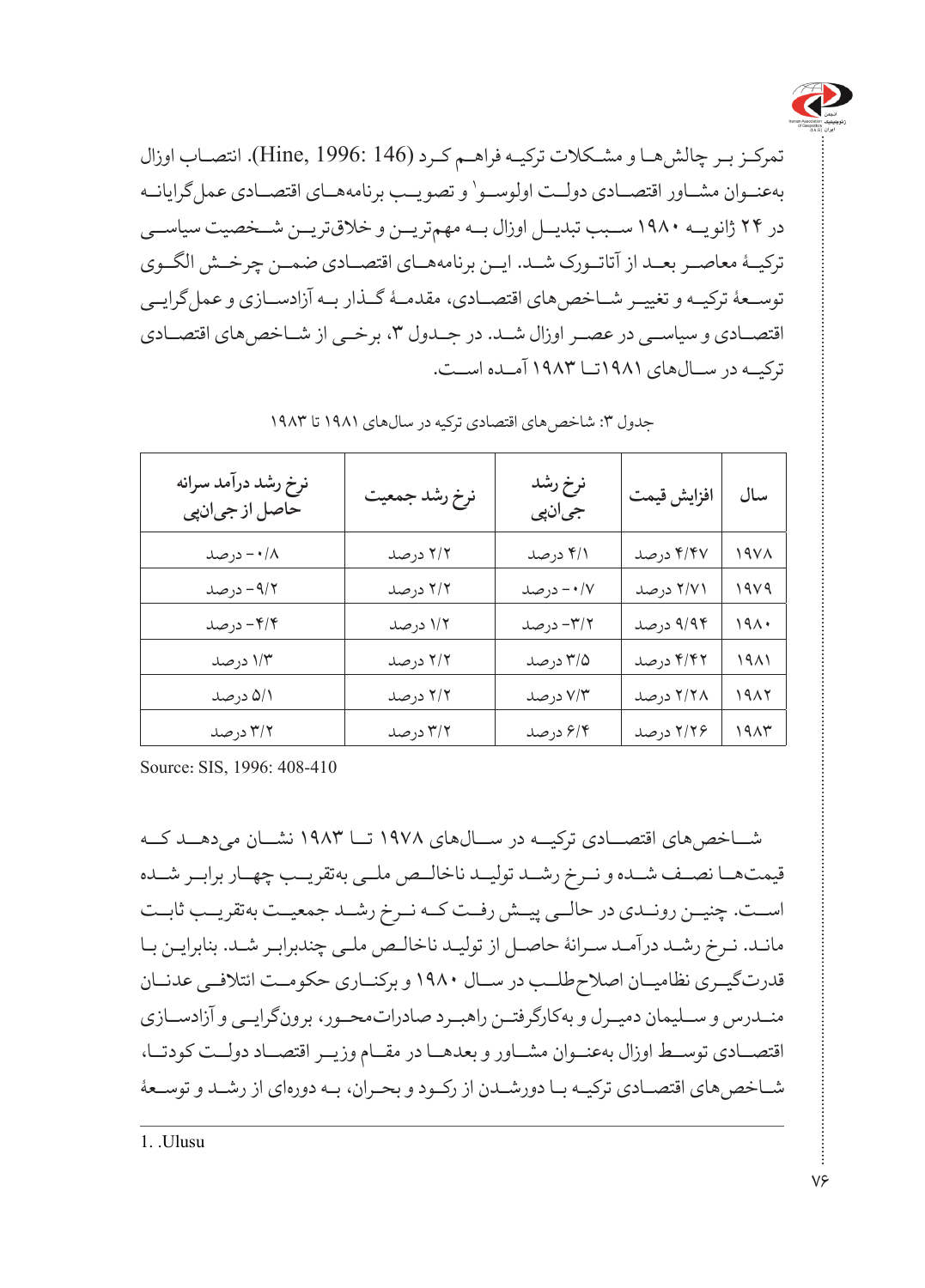

اقتصــادی گــذار کــرد.

کودتـای سـپتامبر ۱۹۸۰ و طـرح آییـن آزادسـازی اقتصـادی ضمـن تضمین نخسـتوزیری اوزال، سـبب سـازماندهی زیربنـای اقتصـادی، اجتماعـی و سیاسـی متمایـزی شـد کـه مبنـای آموزههــای دموکراتیــک درآمــد. تورگــوت اوزال در رأس حــزب مــام میهــن، بــا اثرپذیــری از پارادایــم نولیبرالیســم دهــۀ ،۱۹۸۰ دیدگاههــای اقتصــادیاش را طــرح و اجــرا کــرد. او بــا تشـویق سـرمایهگذاری خارجـی، اجـرای سیاسـت اقتصـاد بـازار و تشـویق صـادرات بـرای سـاماندهی بـه اوضـاع اقتصـادی آشـفتۀ ترکیه تـاش زیـادی کـرد (103 2020: ,Vicini(. با قدرتیابــی اوزال، جمهوریخواهــی، ملیگرایــی، پوپولیســم، سکوالریســم، اصالحگرایــی و دولتگرایــی بهمثابــۀ منطــق اصلــی مدیریتــی ترکیــه بهســوی ملیگرایــی، محافظــهکاری، عدالــت اجتماعــی و اقتصــاد بــازار گــذار کــرد (46 2002: ,Kalaycioglu(. اولیــن اثــر چنیــن تحولــی، بازیابــی اعتمــاد ملــی از دســترفتۀ ترکیــه بــود. اوزال بــا شــعار »بازگشــت بــه ترکیــۀ بــزرگ»، نهتنهــا دســت بــه تغییــر بنیادیـــز ســـاختارهای اقتصـــادی و اجتماعــی زد، بلکــه بــا گرفتــن قــدرت از بوروکراســیهای دولتــی و ســرمایهداران اســتانبولی، بســتری بــرای مشــارکت نیروهــای حاشــیهای، روســتاییان و کارگــران بــه عرصــۀ اقتصــادی فراهــم کــرد. خصوصیســازی و واگــذاری اقتصــادی ضمــن رشــد بســیج منابــع، ســبب افزایــش شهرنشــینی تــا حــدود ۷۵ درصــد شــد (200-201 2009: ,Laciner(.

فرســایش تدریجــی دیوانســاالری نظامــی و غیرنظامــی، قدرتگیــری طبقــۀ جدیــد در کنـار صاحبـان صنایـع در دورۀ اوزال، ضمـن خلـق فرصتهـای جدیـد اقتصـادی، تحولـی شــگرف در ســاختار طبقاتــی و اقتصــادی بهوجــود آورد. اینگونــه تحــول بــزرگ شــامل تغییـر اساسـی در قانـون، آزادسـازی واردات و صـادرات، حفـظ ارزش پـول ملـی در مبـادالت ارزی و کاربــرد نــرخ مبادلــۀ آزاد در نظــام ارزی بــود (40 2010: ,Alessandari(. راهبــرد صادراتمحــور و بازبینــی در طرحهــای توســعه بــا آزادســازی نــرخ ســود، تمرکززدایــی، خصوصیسـازی، کاهـش هزینههـای دولتـی، بهکارگرفتـن رژیـم مبـادالت خارجـی لیبـرال و گســترش تجــارت خارجــی ســبب تحــول اقتصــادی ترکیــه شــد. درسآمــوزی از تجــارب موفـق کشـورهای آمریـکای التیـن ماننـد آرژانتیـن و مکزیـک و حاشـیهرانی نسـبی نخبـگان دولتگــرا کمــک شــایانی بــه پیشــبرد اصالحــات اقتصــادی و خصوصیســازی در عصــر اوزال کـرد.

اینگونــه تحــوالت اقتصــادی بــا افزایــش قــدرت چانهزنــی ترکیــه در مذاکــره بــرای

فصلنامۀ مطالعات بنیادین و کاربردی جهان اسالم، سال سوم، شمارۀ نهم، پاییز 1400

 $\Upsilon$ 

فصلنامه مطالعات بنیادین و کاربردی جهان اسلام، سال سوم، شمارهٔ نهم، پاییز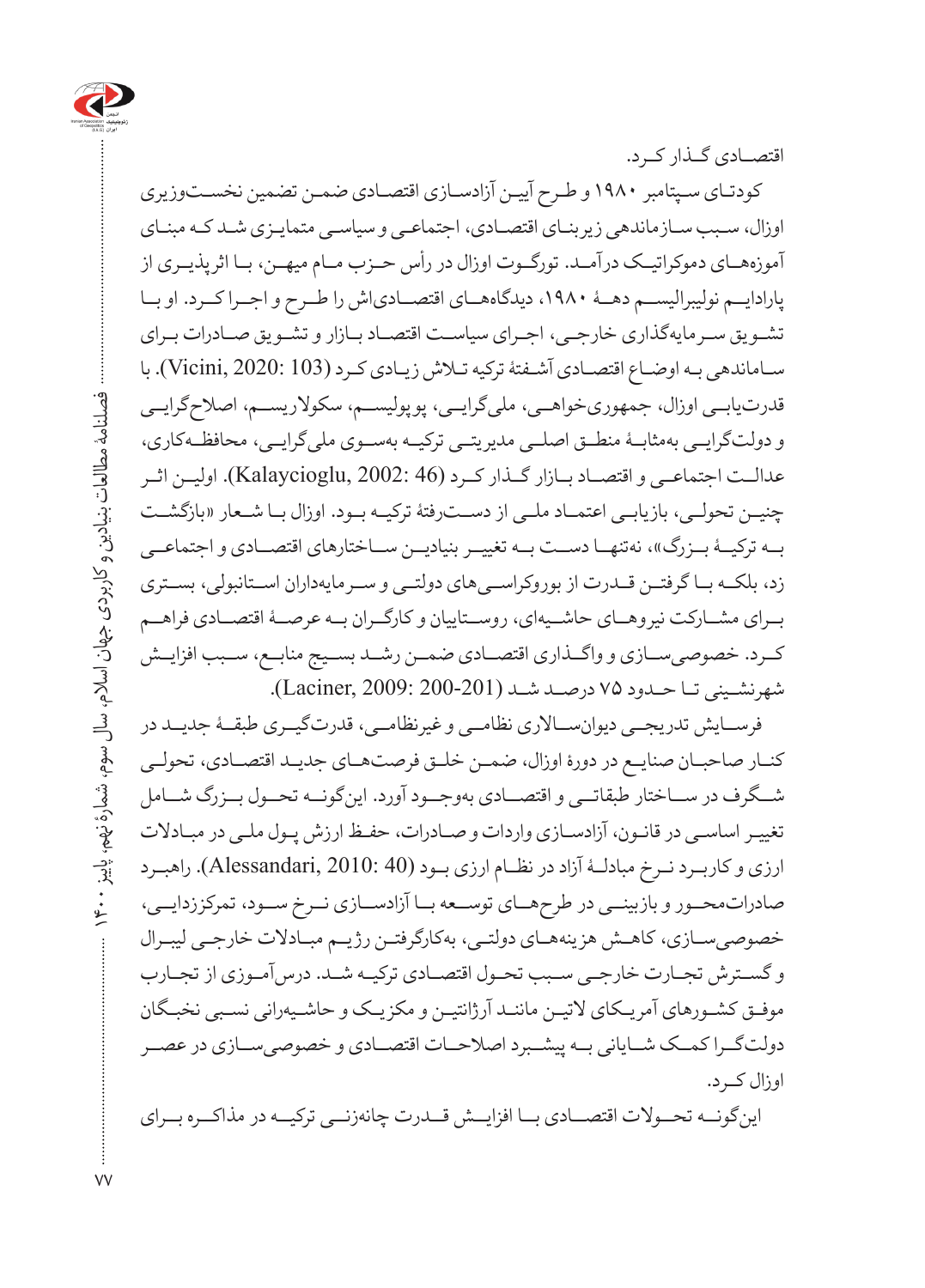

پیوســتن بــه اتحادیــۀ اروپــا، نهتنهــا شــریکهای بینالمللــی ایــن کشــور را گســترش داد، بلکــه وابســتگی اقتصــادی آن را هــم کاهــش داد. در ایــن پیونــد، امضــای پیمــان همــکاری اقتصــادی دريــای ســياه' بــا کشــورهای برآمــده از فروپاشــی اتحــاد شــوروی در ۲۵ ژوئــن ،۱۹۹۲ فرصتــی بــرای ســرمایهگذاری جدیــد و انتخابــی بــرای تثبیــت راهبــرد صادراتمحــور بــود (203 1995: ,Landlau(. تکمیــل طــرح اتحــاد منطقــهای بــا محوریــت همکاریهــای اقتصادیفرهنگــی بهمثابــۀ پشــتوانۀ اصلــی چنیــن ســازمانی بــود. ایـن سـامانۀ اتحـاد منطقـهای عـاوه بـر امتیازهـای اقتصـادی، بـه یـک نهـاد سیاسـی بـرای گســترش شــریکهای بینالمللــی ترکیــه تبدیــل شــد. همســو بــا چنیــن راهبــردی، اوزال بـا طـرح جدیـد «سـاخت- اجـرا- انتقـال»، ` تـلاش بیشـتری بـرای جـذب سـرمایهگذاری خارجــی و پیشــبرد طرحهــای زیربنایــی کــرد. ایــن طــرح جدیــد موجــب بینیــازی بــه حمایتهــای مالــی دولــت در جریــان جــذب ســرمایهگذاری خارجــی شــد. در واقــع، همافزایــی توســعهای، چندجانبهگرایــی اقتصــادی و مصالحهجویــی تعاملگــرا در دوران اوزال ســبب تقویــت روابــط اقتصــادی بــا آمریــکا، منطقــۀ منــا، آســیای مرکــزی و قفقــاز و کشــورهای حــوزۀ دریــای ســیاه شــد.

از دیـدگاه برخـی صاحبنظـران، بینالمللیشـدن اقتصـاد ترکیـه در دوران اوزال ناشـی از سـرمایۀ گسـترده، دولـت و سـاختار سیاسـی، بانـک جهانـی و صنـدوق بینالمللـی پـول بـود کـه بازیگـران اصلـی اقتصـاد بـازاری ترکیـه بودنـد (2021 ,Alagoz; 10 2005: ,Sener(. اصــل وابســتگی متقابــل اقتصــادی بــه ابــزار کاربــردی بــرای حلوفصــل کشــمکشهای منطقــهای و اعتمادســازی و همچنیــن انتخــاب منطقــی بــرای افزایــش صــادرات و اســتمرار تحــول نولیبرالــی تبدیــل شــد. بــا وجــود مقاومــت حامیــان راهبــرد دولتگــرا، اوزال بــه پشـتوانۀ اصـل وابسـتگی متقابـل کوشـید تـا همـکاری بـا کشـورهای خاورمیانـه، بالـکان، آســیای مرکــزی و دریــای ســیاه را تعمیــق بخشــد (352 2005: ,Kirsci(.

منطــق اصلــی سیاســت درهــای بــاز و عملگرایــی اقتصــادی، ســاماندهی بــه اقتصــاد ورشکســتۀ ترکیــه و ارتقــای ســطح اســتاندارد زیســتی جامعــه بــود. اوزال بــا درک ظرفیــت ترکیـه بـرای رهبـری اقتصـادی منطقـه، در تـاش بـرای افزایـش قـدرت و جایـگاه ایـن کشـور در عرصـۀ بینالمللـی بـود. فروپاشـی اتحـاد شـوروی و ظهـور کشـورهای مختلـف، فرصـت بیبدیلــی بــرای اوزال در راســتای افزایــش راهبــرد صادراتمحــور و تقویــت همکاریهــای

<sup>1.</sup> Black Sea Economic Co-optation

<sup>2. .</sup>Build- Operate- Transfer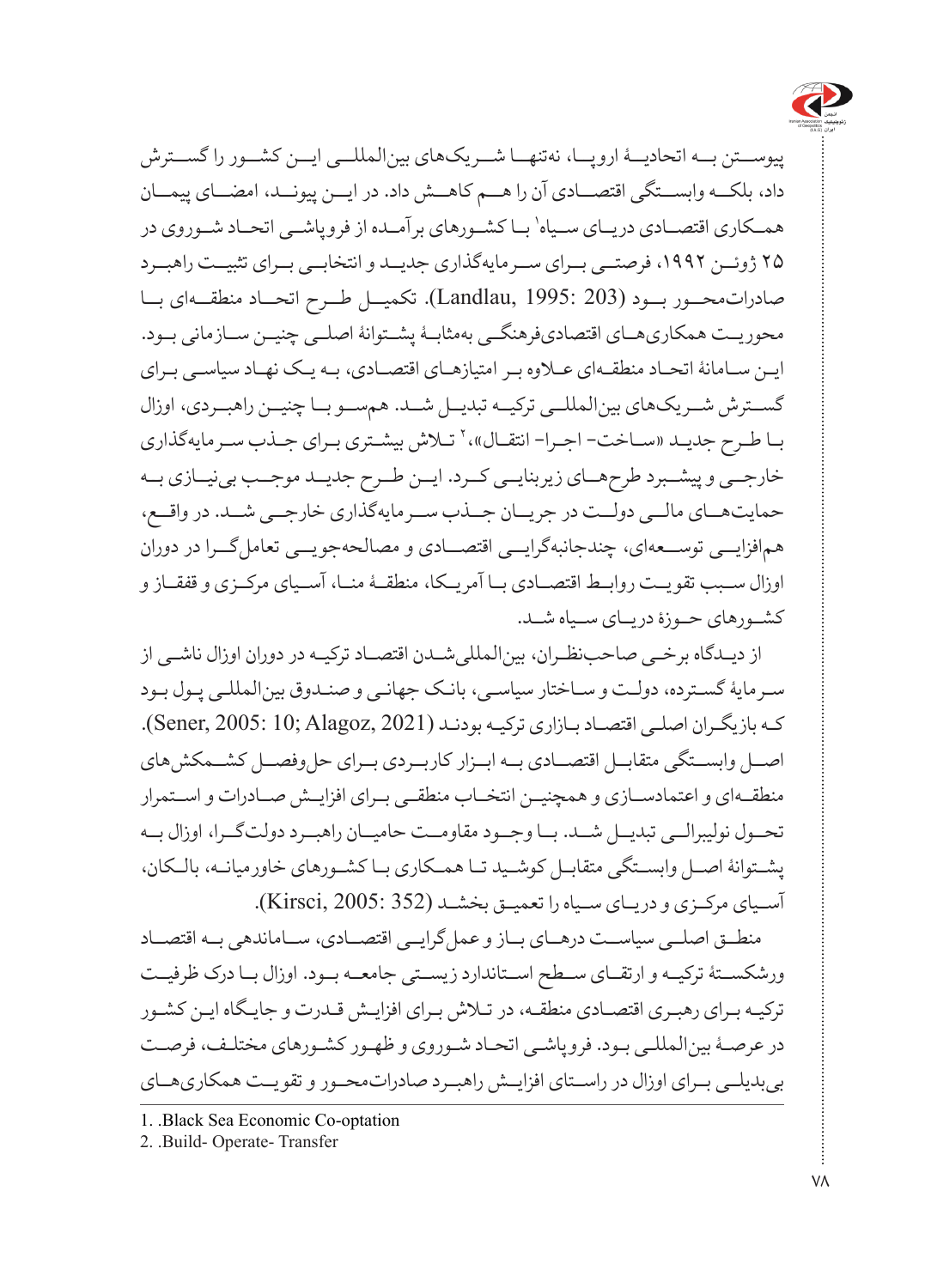

اقتصــادی فراهــم کــرد. در ایــن پیونــد، اصــاح نظــام مالیاتــی، تشــویق ســرمایهگذاری خصوصــی، تــاش بــرای حفــظ ارزش پــول ملــی، افتتــاح مبــادالت منعطــف، نظــارت بــر عرضــۀ پــول و اعتبــارات، حــذف یارانههــا و آزادســازی قیمتهــا، تغییــرات بنیادینــی در ترکیــه بهوجــود آورد کــه در جــدول 4 میبینیــم.

| نرخ متوسط ساليانه   | شاخصهاي اقتصادي     | رديف   |
|---------------------|---------------------|--------|
| ۶/۵ ۰ درصد          | نرخ رشد اقتصادي     |        |
| ۴۵۲/۱۴ میلیون دلار  | واردات              |        |
| ۸۱۱/۹ میلیون دلار   | صادرات              | ٣      |
| ۲۷۵/۵۰۵ میلیون دلار | سرمايەگذارى خارجى   | ۴      |
| ۱۱/۵ درصد           | نرِخ رشد جيان پي    | ۵      |
| ۸۵/۲ درصد           | نرخ رشد درآمد سرانه | ۶      |
| $Y \cdot Y \cdot$   | درآمد سرانه         | $\vee$ |
| ۵/۲ درصد            | نرخ رشد جيدي پي     | ٨      |

جدول ٤: مهمترین شاخصهای اقتصادی ترکیه در دوران اوزال (۱۹۹۳-۱۹۸۳)

Source: Alper and Onis, 2001: 13; Pamuk, 2007: 267

شـاخص های اقتصـادی در دوران اوزال نشـان می دهـد کـه نـرخ رشـد اقتصـادی بـالای ٥ درصـد، رشـد تولیـد ناخالـص داخلـی و ملـی، افزایـش درآمـد سـرانه و میـزان سـرمایهگذاری خارجــی موجــب تحــول در اقتصــاد ترکیــه شــده اســت. اوزال بــا تشــویق ســرمایهگذاری خارجـی، اجـرای سیاسـت اقتصـادی بـازاری و تشـویق صـادرات توانسـت بـه اوضـاع اقتصادی ترکیــه ســامان دهــد. آزادســازی و عملگرایــی اقتصــادی و سیاســت درهــای بــاز منجــر بــه مهـار تـورم، افزایـش رشـد اقتصـادی، رشـد صـادرات، کاهـش کسـری پرداختهـا، کاربـرد پساندازهــای مــردم در فعالیتهــای اقتصــادی پربــازده، تأســیس شــرکتهای صادراتــی و تأمیــن امنیــت ســرمایۀ خارجــی شــده اســت (14 2010: ,Karadag(. اینگونــه تحــوالت شـگرف اقتصـادی سـبب شـد تـا سیاسـتهای اقتصـادی اوزال در چارچـوب آیین نوعثمانیسـم تفسـیر شـود. واگـذاری اقتصـاد بـه بخـش خصوصـی و کوچکسـازی دولـت، نشـانۀ ظهـور نوعــی جمهــوری اقتصــادی در ترکیــه بــود کــه بنــا بــه گفتــۀ اوزال بهعنــوان »عصــر فردیــت،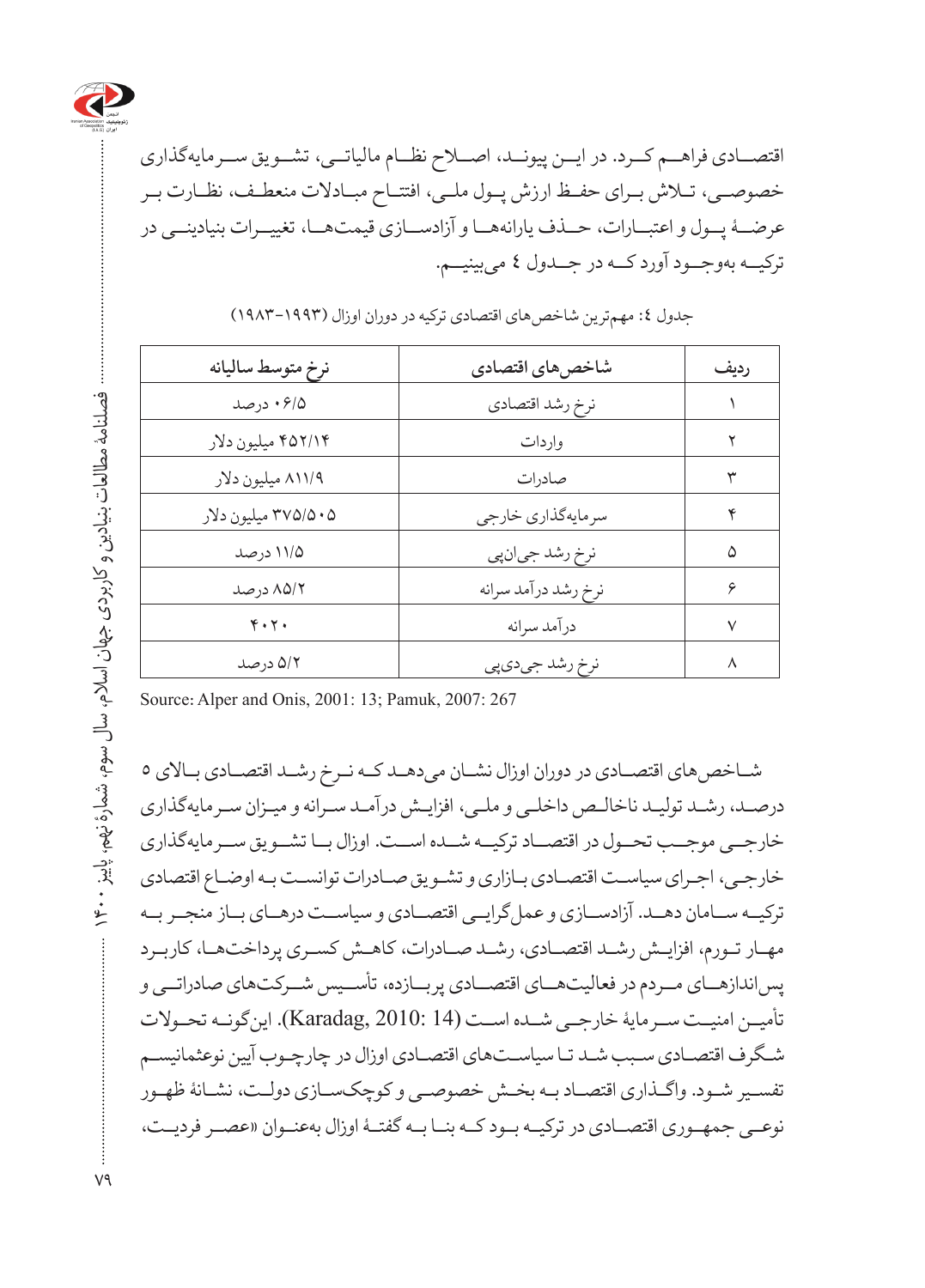

آزادیهــا و فرصتهــا« تلقــی میشــد (104 2012: ,Eray & Selami(. اوزال بــا چنیــن نگرشــی، رقابتیشــدن اقتصــاد بینالملــل را فرصتــی بــرای ترکیــه بــراورد کــرد. بنابــر ایــن ذهنیــت، در بیشــتر مســافرتهای خارجــی، بازرگانــان بــا او همراهــی میکردنــد. بــه ایــن ترتیــب، رشــد اقتصــاد صادراتمحــور، ظهــور بــورژوازی آناتولیایــی و تحدیــد ســرمایهداری اســتانبولی و بازارگرایــی اقتصــادی، ضمــن رشــد ســرمایهگذاری خارجــی در ترکیــه، اقتصــاد ایــن کشــور را بــه امنیــت و ثبــات رســاند.

**روند توسعۀ سیاسی در دوران اوزال**

رونـد توسـعۀ سیاسـی در دوران اوزال از سـه مرحلـۀ »انتقالـی و نحیـف« )دوران زمامـداری نظامیــان اصلاحطلــب ۱۹۸۰-۱۹۸۳)، «گــذار بــه دموکراســبی» (نخســتوزیری اوزال، ۱۹۸۹-۱۹۸۳( و »تثبیــت نســبی دموکراســی« )ریاســتجمهوری اوزال، ۱۹۹۳-۱۹۸۹( عبـور کـرد. گرچـه در دوران زمامـداری نظامیـان، فشـارهای جامعـه بـرای برگـزاری انتخابـات بـه شکسـت انجامیـد، تثبیـت فراینـد دموکراتیـک و تشـکیل حکومـت انتخابـی سـبب تغییـر نــگاه مــردم بــه نظــام سیاســی شــد. نهادینگــی ســازوکارهای قانونــی و پارلمانتاریســتی، جامعهپذیـری فرهنـگ سیاســيِ مشــارکتـی و نهادســازی ســازوکارهای قانونــی موجــب احیــای<br>-اعتمــاد بــه نظــام سیاســی شــد. کاهــش مداخلــۀ نظامیــان در سیاســت و بازگردانــدن آنهــا بـه پادگانهـا در دوران اوزال، نشـانۀ کارکـرد منطقـی فراینـد دموکراتیـک در دورۀ اوزال اسـت (152 2011: ,Burak(. همچنیــن قدرتیابــی نیروهــای حاشــیهای، روســتاییان، کارگــران و گروههــای مختلــف اجتماعــی موجــب مشــروعیت مردمــی و مقبولیــت عمومــی فزاینــدۀ دولـت انتخابـی او شـد.

احـزاب سیاسـی و جوامـع مدنـی بهعنـوان حلقههـای وصـل جامعـه و دولـت، منجـر بـه تقویـت آموزههـای دموکراتیـک شـدند. در ایـن دوره، جامعـۀ مدنـی مشـارکتجو بـا نهادهـا و ســازمانهای سیاســی و مدنــی دربــارۀ طرحهــا و برنامههــای گوناگــون مشــارکت میکردنــد. شــاخههای لیبرالــی، محافظهکارانــه، سوسیالیســتی و ملیگــرای حــزب مــام میهــن، نشــان از راهبـرد انطباقـی نیروهـای سیاسـی در دورۀ اوزال دارد (73-74 2001: ,Aral(. به موازات رشـد اعتمـاد بیـن نظامیـان و سیاسـیون، گرایشهـای ایدئولوژیکـی رنـگ باخـت و معیـار کارآمـدی جـای آن را گرفـت. بنابـر ایـن تحـول، احـزاب مـام میهـن، راه راسـت و جمهوریخـواه خلـق هــم بــا پوســتاندازی ایدئولوژیکــی، کارآمــدی را مبنــای فعالیــت خــود قــرار دادنــد. اوزال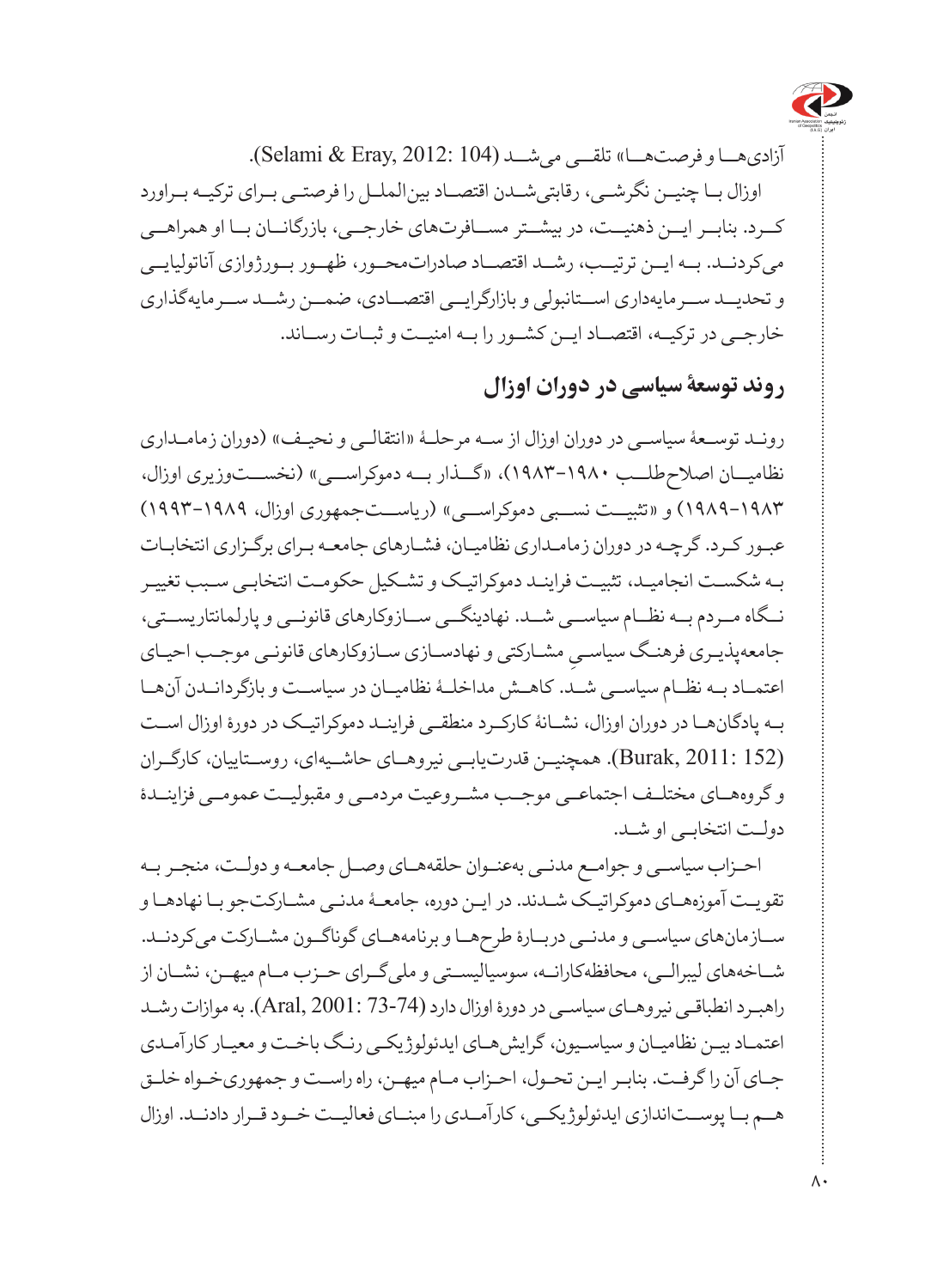

هـم بـر هویـت سیاسـی متنـوع و متکثـر حـزب مـام میهـن تأکیـد کـرد. بـه ایـن ترتیـب کـه عـاوه بـر محافظـهکاری حـزب عدالـت و اسـامگرایی حـزب رسـتگاری ملـی، گرایشهـای ملیگرایانـۀ حـزب عمـل ناسیونالیسـت و سوسیالیسـتی هـم دارد (137 2005: ,Arslan(.

نظـام انتخاباتـی ترکیـه در دورۀ اوزال هـم از نهادهـای فعـال در سـاخت سیاسـی و همسـو بــا دموکراســی نمایندگــی بــود. احــزاب و نیروهــای سیاســی، جوامــع مدنــی، پایــداری مدیریــت سیاســی، حمایتهــای انتخاباتــی و دموکراســی حزبــی پــارهای جدانشــدنی از نظـام انتخاباتـی نمایندگـی بـود. گرچـه ضعـف مسـئولیتپذیری، قانونگریـزی، نبـود نظـام نظارتـی (3-13 2001: ,Onis & Alper (بهعنـوان چالشهـای ایـن نـوع نظـام انتخاباتـی در عصــر اوزال بــود، برخــاف دهههــای 1960 و ،1970 بــا بسترســازی بــرای فعالیــت احـزاب و نیروهـای سیاسـی در هنگامـۀ انتخابـات، نقـش بسـزایی ایفـا کردنـد.

لغــو قانــون وضعیــت اضطــراری، فعالیــت احــزاب سیاســی قومــی، حــذف دادگاههــای امنیتـی، وضـع و تصویـب قوانینـی دربـارۀ جاسوسـی اطالعـات، بسترسـازی بـرای فعالیـت ؚ<br>ۣ و تبلیغــات فعــالان سیاســی کَــرد، رسمیتبخشــی بــه دپارتمــان زبــان و ادبیــات کَــردی ُبــا حــذف اصــول ،۱۴۱ ۱۴۲ و ۱۶۳ از قانــون جرائــم ,Yadirgi; 122 2000: ,Topal( (،2020 آزادی فعالیــت احــزاب و اقــوام در رســانهها و تــاش بــرای وحــدت سیاســی و اجتماعــی بهمثابــۀ اصلیتریــن تحــول در حــوزۀ سیاســت قومــی و مذهبــی در عصــر اوزال بـود. او بـا تأکیـد بـر آزادی اندیشـه، مذهـب و فعالیـت، تحولـی شـگرف در سیاسـتهای قومـی بهوجـود آورد. توجـه بـه آموزههـای دموکراتیـک و رشـد درآمدهـا در ایـن دوره، سـبب توانمنـدی اقلیتهـای قومـی در صحنـۀ قـدرت ملـی و سیاسـت شـد. از منظـر دینـی هـم، اوزال بــا راهبــرد انطباقــی، اندماجــی از غربگرایــی فناورانــه، پانترکیســم و اســامگرایی فرهنگـی را در پیـش گرفـت (183-185 1993: ,Yasilada(. حضـور نیروهـای مذهبـی و ســکوالر در زیســت سیاســی رقابتــی، ضمــن تعدیــل تدریجــی جزماندیشــی ایدئولوژیــک، مواضــع سیاســی آنــان را دگرگــون ســاخت. چنیــن رفتــاری بــا موازنهبخشــی بیــن نیروهــای ســکوالر و مذهبــی، فرصتهــای تعامــل فرهنگــی و اجتماعــی بیــن آنهــا را افزایــش داد. در تحلیـل کلـی، گـذار بـه دموکراسـی در دوران اوزال، برگرفتـه از دو عامـل داخلـی و خارجـی بــود. از منظــر داخلــی، ســه تحــول اساســی در دوران اوزال ســبب پایــداری فراینــد گــذار بــه

دموکراسـی شـده اسـت: اول اینکـه دهههـا پیـش از کودتـای سـپتامبر ،۱۹۸۰ ترکیـه بـا آموزههـای شـبهدموکراتیک مأنـوس بـود. گرچـه نظامیـان چندبـار دسـت بـه کودتـا زدنـد، امـا ایـن رفتارهـا

 فصلنامۀ مطالعات بنیادین و کاربردی جهان اسالم، سال سوم، شمارۀ نهم، پاییز 1400 فصلنامة مطالعات بنيادين و كاربردى جهان اسلام، سال سوم، شمارة نهم، پاييز  $\Uparrow$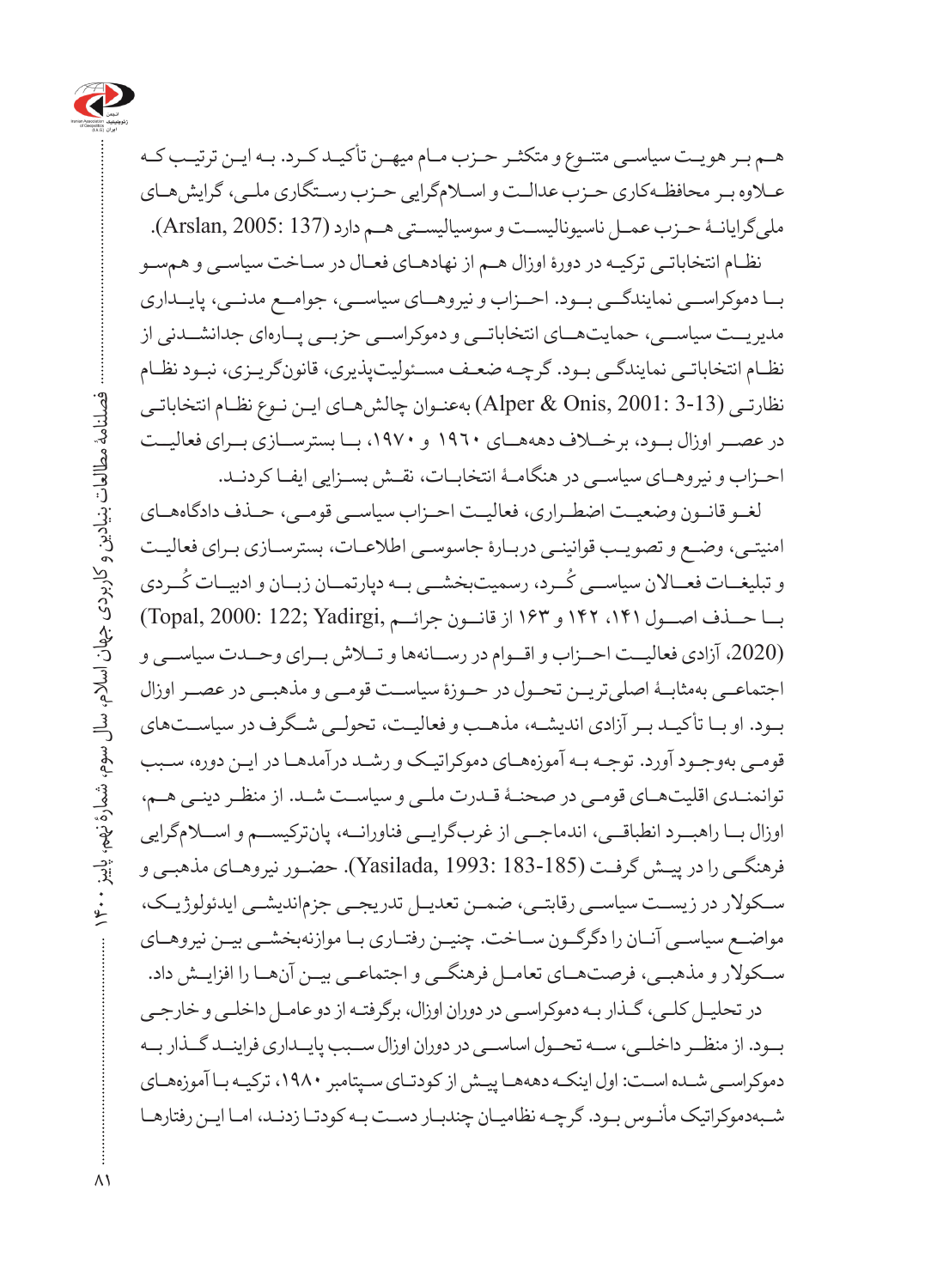

کوتاهمـدت بـود و بـه پـادگان برگشـتند؛ دوم اینکـه کودتـای سـپتامبر ۱۹۸۰ بـا حمایـت جامعـه و نخبـگان سیاسـی و اقتصـادی همـراه شـد. از آنجاییکـه بیثباتـی سیاسـی و رکـود اقتصـادی بهمثابــۀ شناســۀ اصلــی دوران حکومــت ائتالفــی منــدرس- دمیــرل بــود، کودتــای نظامیــان بــا ارمغــان ثبــات سیاســی، تثبیــت اقتصــادی و ســرکوب تندرویهــای سیاســی، ضمــن بســیج حمایتهـای اجتماعـی و سیاسـی، بسـترهای الزم بـرای گـذار بـه دموکراسـی در ترکیـه را فراهـم کـرد؛ سـوم اینکـه مخالفـان محـدود و مقیـد در زمـان کودتـا بـا تعدیـل چالشهـای دوران گـذار، امکانـی بـرای تثبیـت سیاسـی و اقتصـادی بهوجـود آورد. حـال آنکـه از منظـر خارجـی، بانـک جهانــی، صنــدوق بینالمللــی پــول، ســازمان همــکاری و توســعۀ اقتصــادی، شــورای اروپــا، جامعـۀ اروپـا، حمایـت جوامـع و نهادهـای حقـوق بشـری و همکاریهـای سیاسـی و اقتصـادی بـا آمریـکا و اروپـا سـبب پایـداری توسـعۀ سیاسـی در ترکیـه شـد.

**.6 نسبتسنجی توسعه و دموکراسی در دوران حکمرانی اوزالیستی و پیشااوزالی**  از زمــان فروپاشــی امپراتــوری عثمانــی تــا دوران اوزال، ترکیــه شــاهد دو نــوع حکومــت نظامیــان )،۱۹۲۴ ،۱۹۳۹ ،۱۹۶۰ ،۱۹۷۰ ۱۹۸۰( و انتخابــی )۱۹۵۰،۱۹۸۳( بــود کــه هــر یـک از دورههـا، بـه بخشهـای مختلفـی تقسـیم شـدنی اسـت کـه در جـدول 5 آمـده اسـت.

| مدت (سال)       | سالها         | عنوان دوره                                         | رديف |
|-----------------|---------------|----------------------------------------------------|------|
| ۱۴ سال          | $197A - 1979$ | دوران رشد اقتصادي و اقتدارگرايي سياسي              |      |
| ۱۱ سال          | $190 - 1979$  | دوران رکود اقتصادي و گذار به شبهدموکراسي           |      |
| ٢ سال           | $199 - 1991$  | دوران انتقالي و گذار اقتصادي و عصر دموكراسي شكننده | ٣    |
| سال $\mathbf r$ | $191 - 1917$  | دوران خیز اقتصادی و گذار به دموکراسی               |      |

جدول :5 تقسیمبندی دوران حکومت نظامیان براساس معیارهای اقتصادی و سیاسی

**Bank World:**Source

از دیــدگاه اقتصــاد سیاســی، ســه دهــۀ حکمرانــی نظامیــان بــه چهــار دوره تقســیمپذیر اسـت: در چهـارده سـال )۱۹۳۸-۱۹۲۴(، بـا وجـود رشـد اقتصـادی نسـبی، ترکیـه شـاهد اقتدارگرایـی سیاسـی بـود. در دورۀ یـازده سـالۀ )۱۹۵۰-۱۹۳۹( رکـود اقتصـادی، ترکیه شـاهد عصــری از شبهدموکراســی بــود. دوره کوتــاه دوســاله )۱۹۶۱-۱۹۶۰( بهمثابــۀ دورۀ انتقالــی و گــذار اقتصــادی و شــکنندگی توســعۀ سیاســی بــود. ســالهای ۱۹۸۰ تــا ۱۹۸۳ بهعنــوان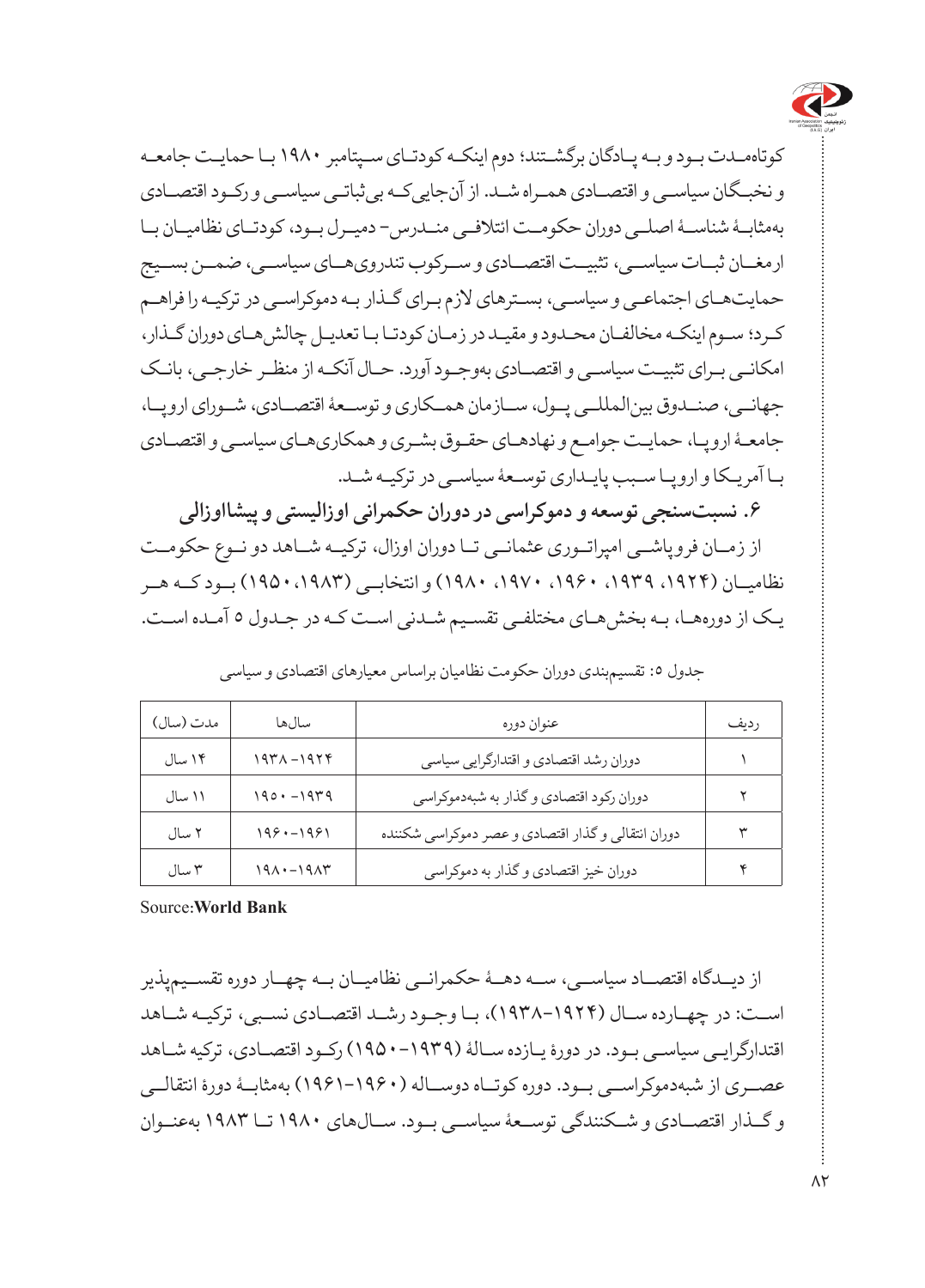

عصـر خیـز اقتصـادی و تثبیـت توسـعۀ سیاسـی بـراورد میشـود. در مقابـل، دوران حکومـت انتخابــی بنابــر شــاخصهای سیاســی و اقتصــادی بــه چنــد دوره تقســیمپذیر اســت کــه تمرکــز اصلــی مــا در ایــن پژوهــش ســالهای 1983 تــا1993 اســت.

| مدت (سال) | سالها         | عنوان دوره                                             | رديف |
|-----------|---------------|--------------------------------------------------------|------|
| ۱۰ سال    | $190 - 197.$  | دوران انتقالي و گذار اقتصادي و عصر دموكراسي شكننده     |      |
| ۱۸ سال    | $1977 - 191.$ | دوران نزول اقتصادي و دموكراسي نامتوازن                 |      |
| ۱۰ سال    | $191 - 1997$  | دوران ليبرليسم وعمل گرايي اقتصادي وعصر دموكراسي پايدار |      |

جدول ٦: تقسیم بندی دوران حکومت انتخابی براساس معیارهای اقتصادی و سیاسی

#### **Source: World Bank**

از دیــدگاه اقتصــاد سیاســی، حــدود چهــار دهــۀ حکومــت انتخابــی بــر ترکیــه بــه چنــد دوره تقســیمپذیر اســت: دوران دهســالۀ اول )۱۹۶۰-۱۹۵۰( بهمثابــۀ دوران گــذار اقتصــادی، شــاهد شــکنندگی توســعۀ سیاســی بــود. دورۀ هجدهســالۀ دوم )۱۹۸۰-۱۹۶۲(، بــا رکــود اقتصـادی و دموکراسـی ناپایـدار مشـخص میشـود. دورۀ دهسـالۀ زمامـداری اوزال )-۱۹۸۳ ۱۹۹۳( را میتــوان عصــر عملگرایــی اقتصــادی و ثبــات دموکراتیــک بــراورد کــرد. بــرای تحلیـل نسـبت شـاخصهای اقتصـادی و سیاسـی ترکیـه در سـالهای ،۱۹۹۳-۱۹۲۴ چنـد شــاخص اقتصــادی موضوعــی را بهصــورت تلفیقــی آزمودیــم کــه در نمــودار 1 میبینیــم.



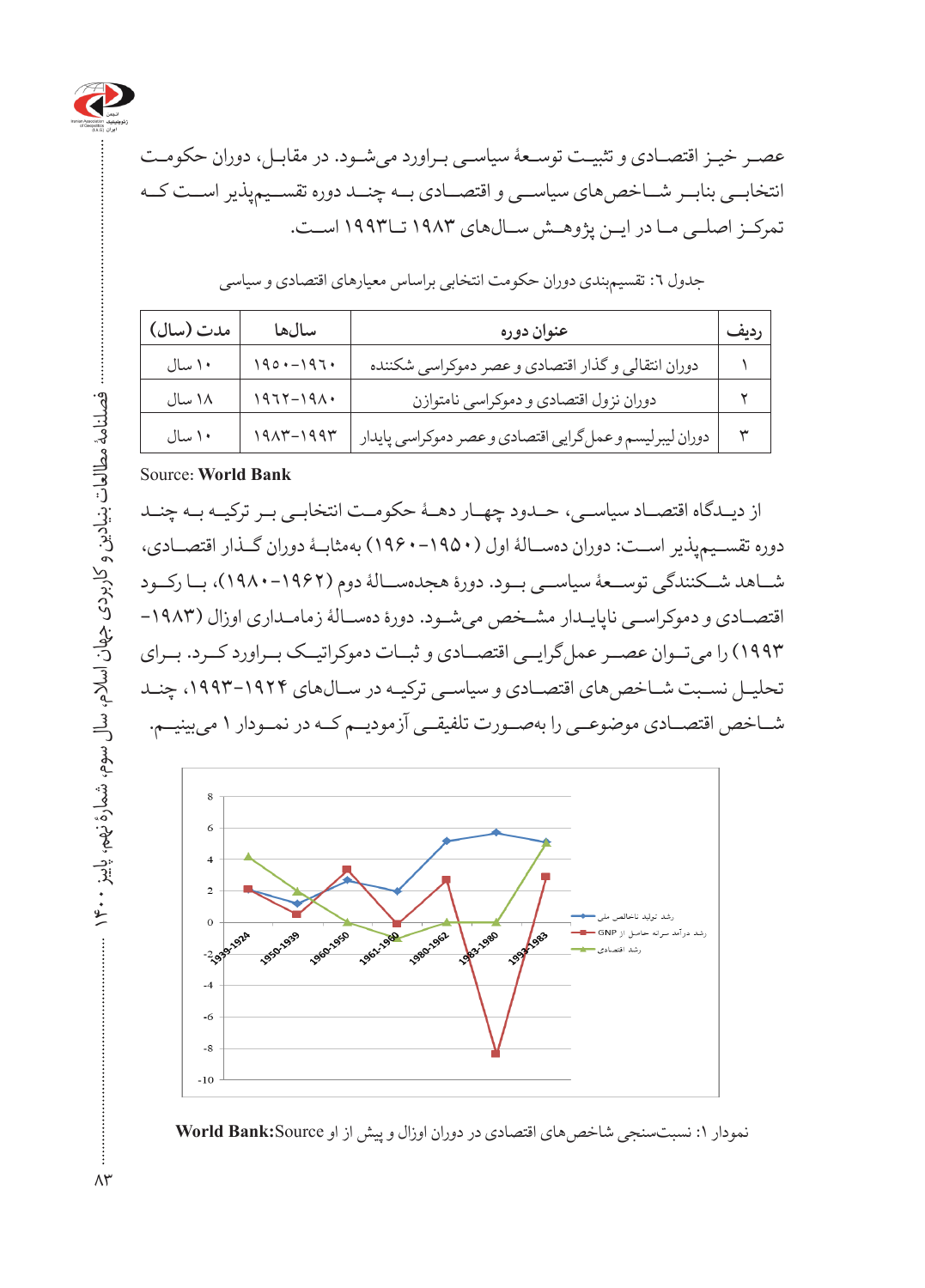

بنابـر آمـار نمـودار تطبیقـی ،1 تجربـۀ هفتادسـالۀ توسـعه در ترکیـه )۱۹۹۳-۱۹۲۴( نشـان میدهـد حکومـت اقتدارگـرای نظامـی بـا سـرکوب مخالفـان و انسـداد سیاسـی و حکومـت انتخابــی بــا وجــود بیثباتــی سیاســی و بحرانهــای اقتصــادی، بســتر اولیــه بــرای خیــز اقتصــادی نســبی را تــا پیــش از زمامــداری تورگــوت اوزال فراهــم کــرد، امــا شــکنندگی و ناپایـداری ایـن رونـد موجـب شـد زیانهـای آن بیـش از مزیتـش بـرای ترکیـه باشـد. بـرای تحلیــل اقتصــاد سیاســی ترکیــه در دوران زمامــداری نظامیــان، شــاخصهای آن بــا دوران حکمرانــی اوزال را مقایســه کردیــم تــا شــیوۀ دگرگونــی فضــای توســعۀ اقتصــادی و توســعۀ سیاســی مشــخص شــود. بــا وجــود کوتاهبــودن دوران زمامــداری اوزال )۱۹۹۳-۱۹۸۳( نسـبت بـه دورههـای پیشـین، رونـد رشـد و توسـعۀ اقتصـادی در دوران تورگـوت اوزال، نهتنهـا رو بــه پیشــرفت و باثبــات بــود، بلکــه پایــداری توســعۀ اقتصــادی آن نســبت بــه دورههــای گذشــته بیشــتر بــود. چنانکــه رشــد تولیــد ناخالــص ملــی ۲،۸۵ درصــدی و رشــد درآمــد سـرانه ۵،۰۶ درصـدی، نشـان از رشـد بیشـتر و باثباتتـر در مقایسـه بـا دوران گذشـته دارد. شــایان توجــه اینکــه بهرهمنــدی از برخــی ســازوکارها، رشــد اقتصــادی باالیــی را در

کوتاهمـدت بـه ارمغـان آورد، امـا پایـداری و مانـدگاری رونـد توسـعۀ اقتصـادی یـک قاعـده اســت. تجربــۀ شصتســالۀ حکمرانــی نظامیــان و غیرنظامیــان ترکیــه نشــان میدهــد کــه شـکنندگی رشـد اقتصـادی در شـرایط ضعـف یـا نبـود توسـعۀ سیاسـی بسـیار مشـهود اسـت. در مقابـل، تجربـۀ حکومـت انتخابـی اوزال کـه شـکوفایی و رونـق اقتصـادی از سـال ۱۹۸۳ آغـاز و تـا سـال ۱۹۹۳ ادامـه داشـت، حاکـی از کامیابـی توسـعۀ سیاسـی و توسـعۀ اقتصـادی در مقایسـه بـا دوران پیشـین اسـت. در نتیجـه، در بسـتر توسـعۀ سیاسـی و دموکراتیکسـازی، توســعۀ اقتصــادی پایــدار و باثبــات بــه ارمغــان میآیــد.

**نتیجه** 

اقتصـاد سیاسـی ترکیـه از زمـان فروپاشـی امپراتـوری عثمانـی و تکویـن جمهـوری نویـن در سـال ۱۹۲۴ تـا پایـان دوران زمامـداری اوزال در سـال ،۱۹۹۳ مراحـل مختلفـی را پشتسـر گذاشـت. بـه ایـن معنـا کـه رونـد رشـد و توسـعۀ اقتصـادی و سیاسـی این کشـور با نوسـانات بسـیاری مواجـه شـد. بنابـر ایـن تجـارب گوناگـون، ترکیـۀ دوران معاصـر نقطـۀ تالقـی نظامها و سـاختارهای متفـاوت بهویـژه سـرمایهداری، سوسیالیسـم، دموکراسـی و اقتدارگرایـی بـوده اســت. یافتههــای ایــن پژوهــش نشــان داد کــه تجربــۀ توســعۀ اقتصــادی بــدون توســعۀ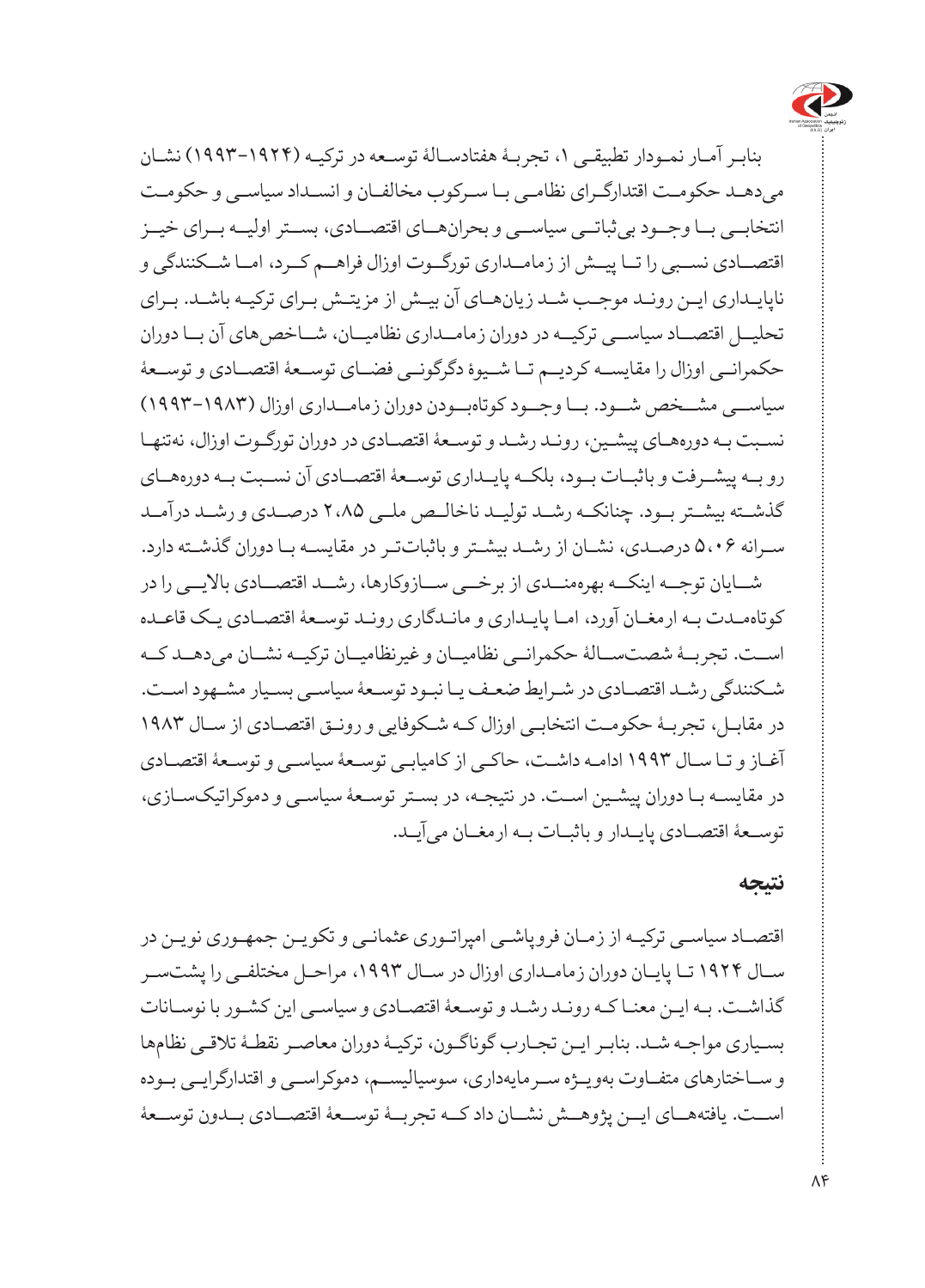

سیاسـی یـا جنبـش دموکراسـیخواهی بـدون توسـعۀ اقتصـادی در سـالهای پیشااوزالیسـتی )۱۹۸۳-۱۹۲۴( بــا بیثباتــی و بحــران کارآمــدی مواجــه بــود. چنیــن یافتــهای گواهــی بــر فرضیــۀ مقالــه اســت کــه ناپایــداری و شــکنندگی رشــد و توســعۀ اقتصــادی ترکیــه در دوران حکمرانـی نظامیـان، ناشـی از ضعـف یـا نبـود توسـعۀ سیاسـی بـوده اسـت. نتیجـۀ تعمیـق و توســعۀ آموزههــا و نهادهــای دموکراتیــک در دورۀ حکمرانــی تورگــوت اوزال )۱۹۹۳-۱۹۸۳( رشــد و توســعۀ اقتصــادی بهنســبت پایــداری بــود. بنــا بــر تجربــۀ ترکیــه، رشــد و توســعۀ اقتصـادی در نظـام و نهادهـای دموکراتیـک و دولتهـای توسـعهگرا، پایـداری بیشـتری دارد. حداقـل اینکـه اقتصـاد سیاسـی توسـعه و دموکراسـی در ترکیـه در عصـر حکومـت انتخابـی تورگـوت اوزال، در مقایسـه بـا حکومتهـای گذشـته، از پایایـی بیشـتری برخـوردار بـود.

دسـتاورد مـا در ایـن پژوهـش بـرای جوامـع و نظامهـای در حـال توسـعه، از نظـر تجربـۀ زیس تۀ ترکی ه، مه م و آموزنــده استــ. گرچــه تجربــۀ ترکیــه قابلیــت تعمیمپذیــری مطلــق نــدارد، بنابــر یافتههــای مــا، ضــرورت دارد رونــد توســعۀ اقتصــادی و سیاســی بــه مــوازات یکدیگــر پیــش رونــد. از ایــنرو، در نظامهــای در حــال توســعه، پیشــبرد رونــد رشــد و توســعۀ اقتصــادی بــه بهبــود ســطح مردمســاالری و توســعهگرایی در قالــب مؤلفههایــی چــون آزادی رســانهها، اجــازۀ فعالیــت بــه احــزاب و گروههــای منتقــد، فراهمکــردن شــرایط شــکلگیری جامعــۀ مدنــی در قالــب ســازماندهی مســتقل و آزاد گروههــای اجتماعــی و سیاســی، برگــزاری انتخابــات رقابتــی و منصفانــه میانجامــد کــه بهنوبــۀ خــود در راســتای بهبــود فضــای سیاســی و شــکوفایی و رونــق اقتصــادی پایــدار عمــل میکنــد. همچنیــن فراهمکـردن بسـترهای مناسـب بـرای سـرمایهگذاری خارجـی و ادغـام در اقتصـاد جهانـی، مهمتریـن تغییـر سیاسـتگذاری در ترکیـه بـرای رسـیدن بـه توسـعۀ پایـدار بـوده اسـت کـه میتوانـد الهامبخـش دیگـر کشـورهای در حـال توسـعه باشـد. سـرانجام مشـارکت فعاالنـه در نهادهــا و ســازمانهای اقتصــادی قدرتمنــد جهانــی و نیــز سیاســت خارجــی تعاملگــرا و زیســت غیرتنشآلــود بــا محیــط سیاســی خارجــی، جــزو الزامــات توســعهگرایی موفــق و کارآمــد محســوب میشــود.

 فصلنامۀ مطالعات بنیادین و کاربردی جهان اسالم، سال سوم، شمارۀ نهم، پاییز 1400 فصلنامه مطالعات بنیادین و کاربردی جهان اسلام، سال سوم، شمارهٔ نهم، پاییز  $\Uparrow$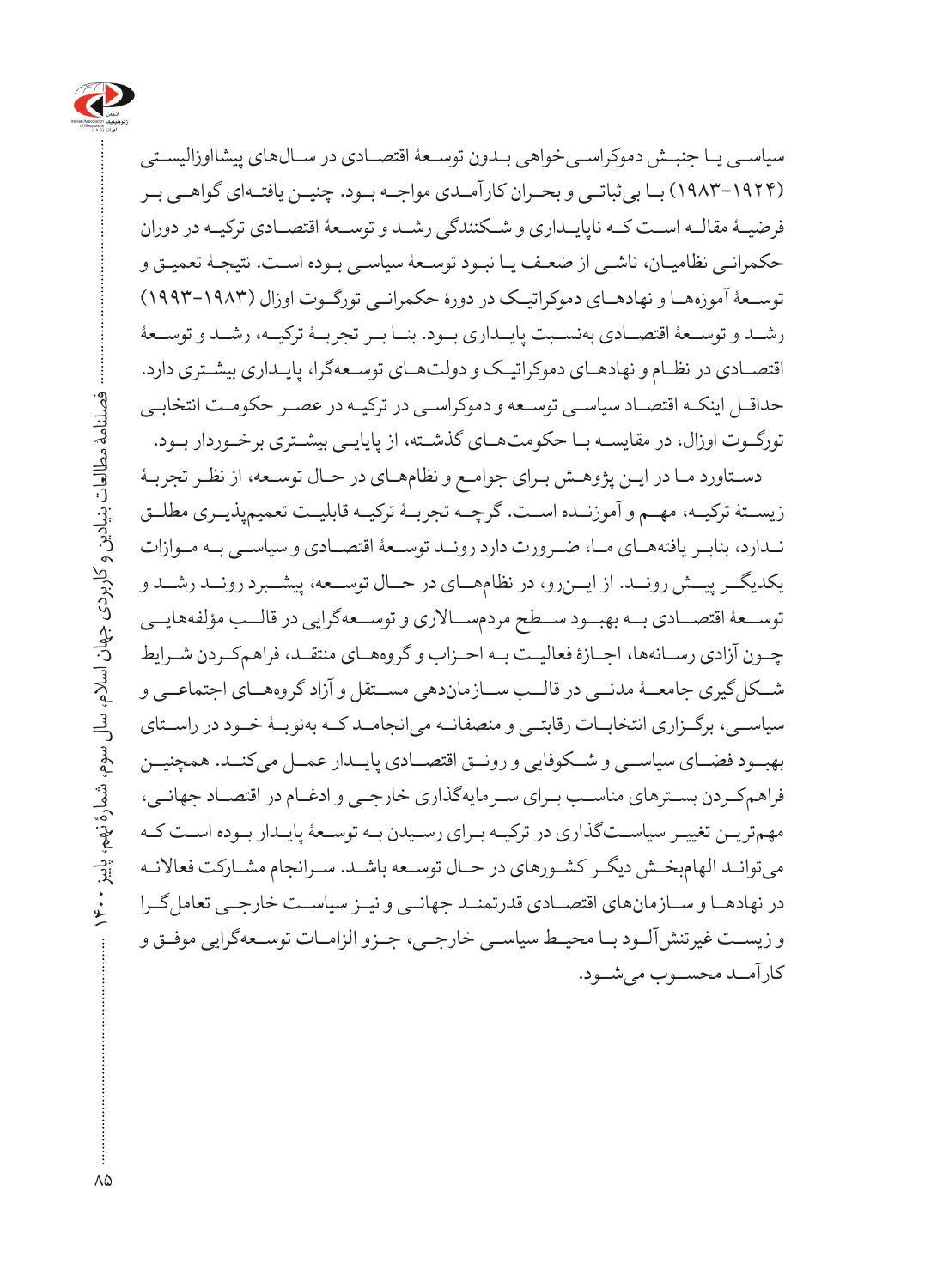

#### **Refrences**

- 1. Alagoz, Emine A. (2021). "Turkey's Own Pivot to Asia: A Neoclassical Realist Analysis", Asia Europe Journal, Available from; https://link.springer.com/article/10.1007/s[10308-021-00603-9](https://link.springer.com/article/10.1007/s10308-021-00603-9).
- 2. Alessandari, Emiliano (2010). "The New Turkish Foreign Policy and the Future of Turkey- EU Relations", Documenti IAI, 100(3): 1-19.
- 3. Alper, C. Emre and Ziya Onis (2001). "Financial Globalization, Democratic Deficit and Recurrent Crisis in Emerging Markets: The Turkish Experiences in the Aftermath of Capital Account Liberalization", Middle Eastern Studies, 29: 1-32.
- 4. Aral, Berdal (2001). "Dispensing with Tradition? Turkish Politics and International Society During Ozal Decade", Middle Eastern Studies, 37(1): 72-88.
- 5. Arbay, Doruk (2020). The Modernization of the European Union's Customs Union with Turkey. Berlin: German Institute for International and Security Affairs. Available from; https://www. swp-berlin.org/fileadmin/contents/products/arbeitspapiere/CATS Working Paper Nr 5 Doruk Arbay.pdf.
- 6. Arslan, Ali (2005). "The Evaluation of Parliamentary Democracy in Turkey and Turkish Political Elites", Hoal, 6: 131-141.
- 7. Atli, A. (2011). "Business Associations and Turkey's Foreign Economic Policy: From the Ozal Model to the AKP Period", Bogazici, Journal Review of Social, Economic and Administrative Studies, 25(2): 171-188.
- 8. Aydin, Mustafa (2005). "Turkish Foreign Policy at the End of Cold War: Roots and Dynamics", The Turkish Year Book, XXXXVI: 1-16.
- 9. Bilgin, Pinar (2008). "The Securityness of Secularism?: The Case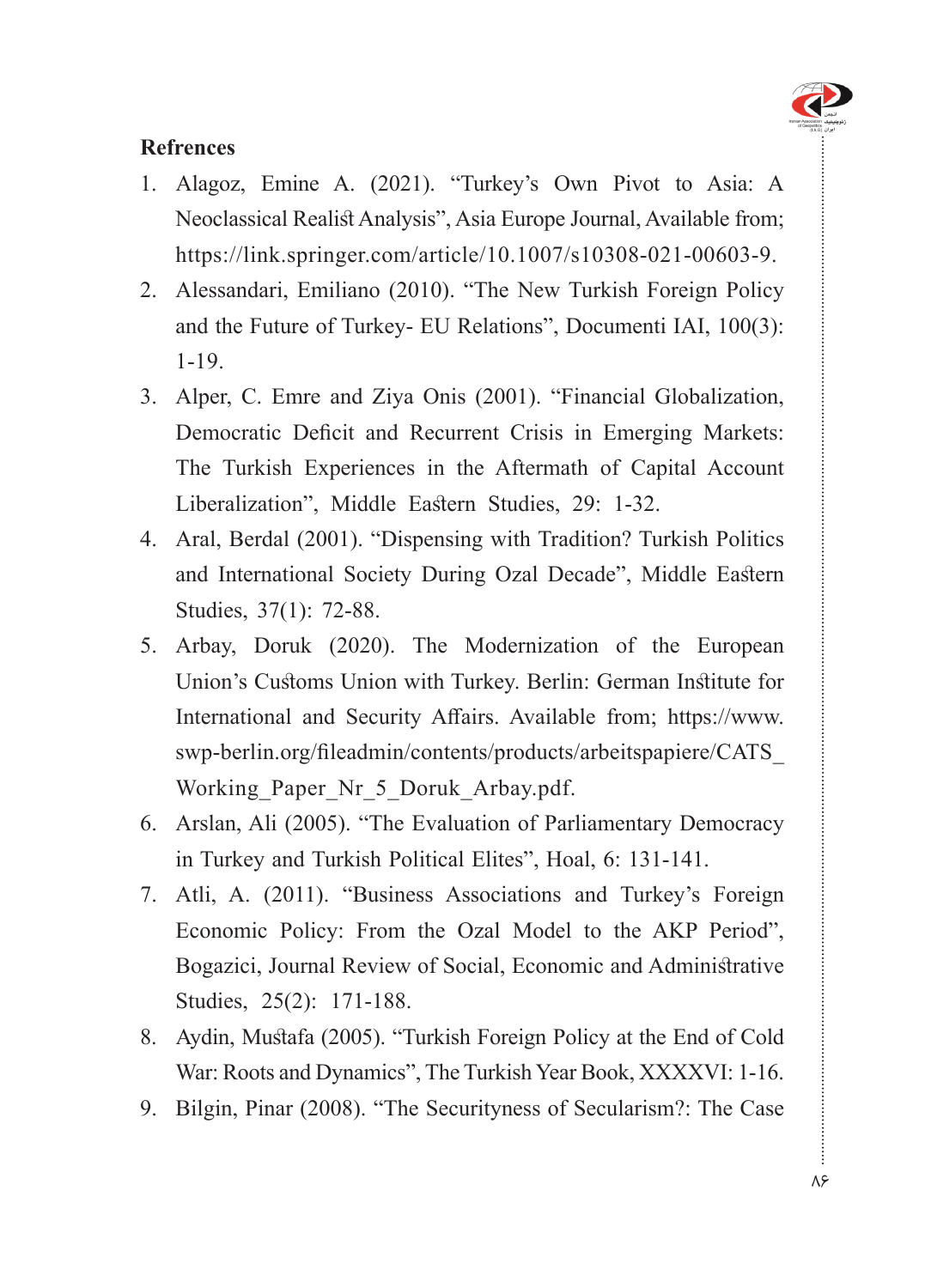

of Turkey", Security Dialogue,  $39(6)$ : 593-614.

- 10. Burak, Begum (2011). "The Role of the Military in Turkish Politics: To Guard whom and from What?", European Journal of Economic and Political Studies,  $4(1)$ : 143-169.
- 11. Chambers, R. (2005). Ideas for Development. London: Earthscan Press.
- 12. Chhotray, V., and Stoker, G. (2009). Governance Theory and Practice (A Cross-Disciplinary Approach). London: Palgrave.
- 13. Hic, Mükerrem (2009). Turkish Economy and Politics: From 1923, the Foundation of the Republic until 2002. Turkey: Beykent University.
- 14. Hine, R. (1996). "Turkey and the European Community: Regional Integration and Economic Convergence", In S. Togan and V.N. Balasubramanyarn (ed.), The Economy of Turkish since Liberalization, London, Macmillan.
- 15. Kalaycioglu, Ersin (2002). "The Motherland Party: The Challenge of Institutionalization in a Charismatic Leader Party", In M. Heper and B. Rubin (ed.), Political Parties in Turkey, London: Frank Cass Publication.
- 16. Karadag, Roy (2010). Neo-Liberal Restructuring in Turkey: From State to Oligarchic Capitalism. Berlin: Max - Planck Institute for the Study of Societies, MPIFG Discussion Paper, www.mpifg.de.
- 17. Kirsci, Kemal (2005). "A Friendlier Schengen System As a Tool of Soft Power: The Experience of Turkey", European Journal of Migration and Law,  $7(4)$ : 346-368.
- 18. Knudsen, B. (2005). The Role of the Military in Turkish Politics. Available from; www.videt.dk/mili.html.
- 19. Laciner, Sedat (2009). "Turgut Ozal Period in Turkish Foreign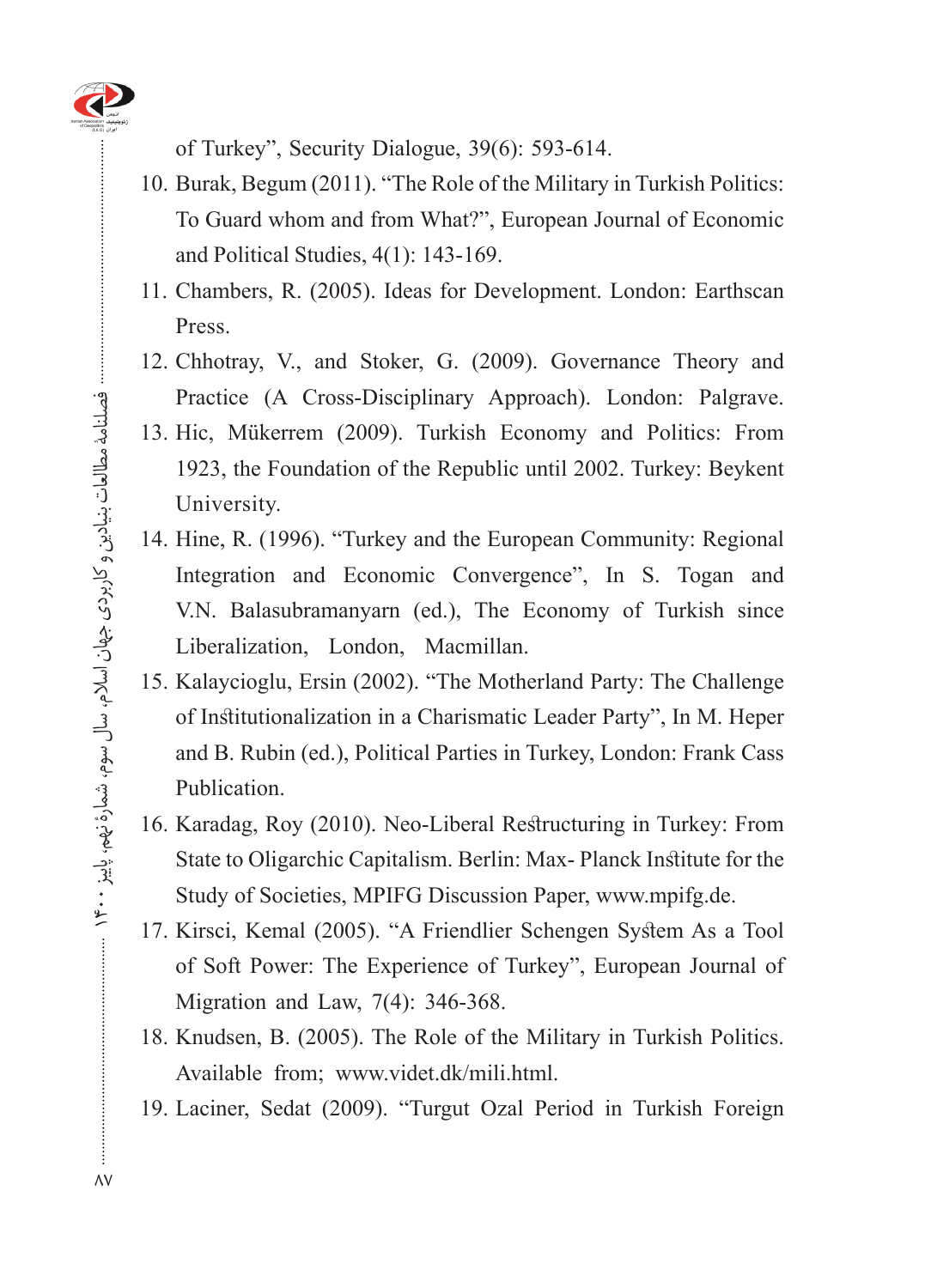

Policy: Ozalism", The Journal of Turkish Weekly, 2: 153-205.

- 20. Landlau, Jacob M. (1995). Pan-Turkism: From Irredentism to Cooperation. London: Hurst & Co.
- 21. Leftwich, A. (1994). "Governance, the State and the Politics of Development", Development and Change, 25(2): 363-386.
- 22. Metin, Heper (2013). "Islam, Conservatism and Democracy in Turkey: Comparing Turgut Ozal and Recep Tayyip Erdogan", Read Periodicals. Available from: Http://www.readperiodicals. com/201304/2969263811.html#ixzz2YYwuxOlb.
- 23. Nilgun, Onder (1990). Turkey's Experience with Corporation. M.A. Thesis, Wilfrid Laurier University.
- 24. Oniz, Z. (2004). "Turgut Ozal and His Economic Legacy: Turkish Neo-Liberalism in Critical Perspective", Middle Eastern Studies,  $40(4): 113-134.$
- 25. Ozbudun, E. (2013). Party Politics and Social Cleavages in Turkey. New York: Boulder, Co.
- 26. Pamuk, Sevket (2007). "Economic Change in Twentieth- Century Turkey: is th Glass more than Half Full?", Working Papers Series at the American University, Available from: http://www.ata.boun. edu.tr/faculty/sevket30 20 .[درصــد](http://www.ata.boun.edu.tr/faculty/sevket%20)20 30sevket/faculty/sevket/ .pamuk. Polf در صـد20 درصـد $\tanu$ درصـدhist در
- 27. Selami, Erdogan and Acar Eray (2012). Legacy of Turgut Ozal and Sustainable Transformation of Turkey with AK Party Governments.  $3<sup>rd</sup>$  International Symposium on Sustainable Development. 31 May  $-1$  June. Sarajevo.
- 28. Sener, Meltem Yilmaz (2005). The Relationship between Neoliberalism andAuthoritarian States: The Case of Turkey. Available from; http:// www.rrojasdatabank.info/neolibstate/meltemyilmazsener.pdf.